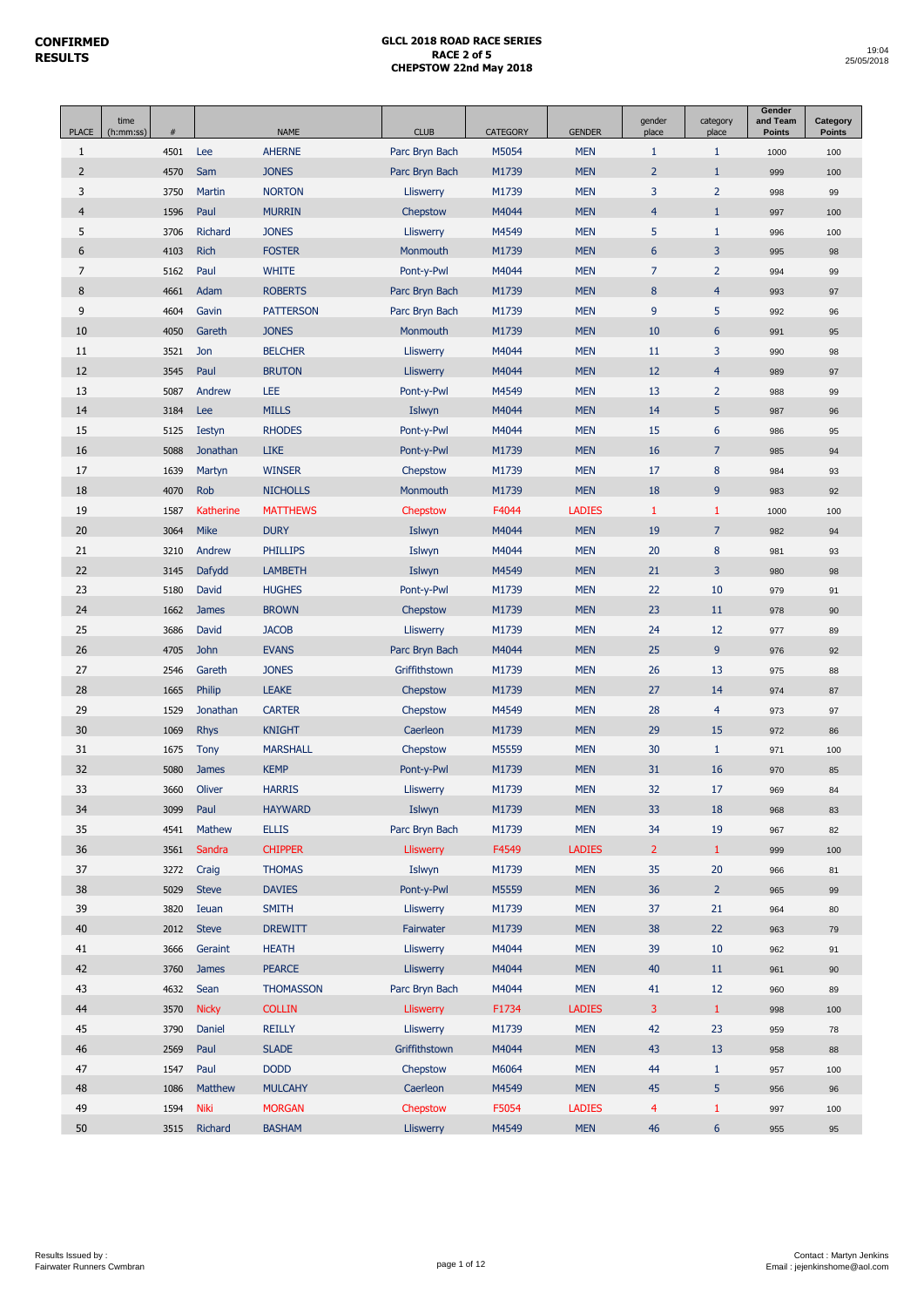| <b>PLACE</b> | time<br>(h:mm:ss) | $\#$ |                 | <b>NAME</b>         | <b>CLUB</b>      | <b>CATEGORY</b> | <b>GENDER</b> | gender<br>place | category<br>place | Gender<br>and Team<br><b>Points</b> | Category<br><b>Points</b> |
|--------------|-------------------|------|-----------------|---------------------|------------------|-----------------|---------------|-----------------|-------------------|-------------------------------------|---------------------------|
| 51           |                   | 2596 | Mark            | <b>HOBBS</b>        | Griffithstown    | M1739           | <b>MEN</b>    | 47              | 24                | 954                                 | 77                        |
| 52           |                   | 3530 | Tom             | <b>BLAND</b>        | <b>Lliswerry</b> | M1739           | <b>MEN</b>    | 48              | 25                | 953                                 | 76                        |
| 53           |                   | 3860 | Ryan            | <b>WHATLEY</b>      | Lliswerry        | M1739           | <b>MEN</b>    | 49              | 26                | 952                                 | 75                        |
| 54           |                   | 1565 | Mark            | <b>HARVEY (JUN)</b> | Chepstow         | M1739           | <b>MEN</b>    | 50              | 27                | 951                                 | 74                        |
| 55           |                   | 3336 | Dai             | <b>GIBBINGS</b>     | Islwyn           | M1739           | <b>MEN</b>    | 51              | 28                | 950                                 | 73                        |
| 56           |                   | 3029 | Andrew          | <b>COLLINS</b>      | Islwyn           | M4044           | <b>MEN</b>    | 52              | 14                | 949                                 | 87                        |
| 57           |                   | 4060 | Oliver          | <b>MASTERS</b>      | Monmouth         | M4044           | <b>MEN</b>    | 53              | 15                | 948                                 | 86                        |
| 58           |                   | 5070 | Faye            | <b>JOHNSON</b>      | Pont-y-Pwl       | F1734           | <b>LADIES</b> | $\overline{5}$  | $\overline{2}$    | 996                                 | 99                        |
| 59           |                   | 3568 | Mike            | <b>CLEAVER</b>      | Lliswerry        | M4044           | <b>MEN</b>    | 54              | 16                | 947                                 | 85                        |
| 60           |                   | 3803 | <b>Jack</b>     | <b>ROWLANDS</b>     | <b>Lliswerry</b> | M1739           | <b>MEN</b>    | 55              | 29                | 946                                 | $72\,$                    |
| 61           |                   | 4673 | Haydn           | <b>HARTNELL</b>     | Parc Bryn Bach   | M5559           | <b>MEN</b>    | 56              | 3                 | 945                                 | 98                        |
| 62           |                   | 5182 | Adrian          | <b>MURKIN</b>       | Pont-y-Pwl       | M5054           | <b>MEN</b>    | 57              | $\overline{2}$    | 944                                 | 99                        |
| 63           |                   | 4586 | <b>Neil</b>     | <b>LLOYD</b>        | Parc Bryn Bach   | M6064           | <b>MEN</b>    | 58              | $\overline{2}$    | 943                                 | 99                        |
| 64           |                   | 2571 | Jonathan        | <b>SLICZNY</b>      | Griffithstown    | M1739           | <b>MEN</b>    | 59              | 30                | 942                                 | 71                        |
| 65           |                   | 2006 | Simon           | <b>BURNS</b>        | Fairwater        | M1739           | <b>MEN</b>    | 60              | 31                | 941                                 | 70                        |
| 66           |                   | 1583 | Paul            | <b>LIDGETT</b>      | Chepstow         | M5054           | <b>MEN</b>    | 61              | 3                 | 940                                 | 98                        |
| 67           |                   | 3134 | Martin          | <b>JONES</b>        | Islwyn           | M4044           | <b>MEN</b>    | 62              | 17                | 939                                 | 84                        |
| 68           |                   | 3591 | Owen            | <b>DAVIES</b>       | <b>Lliswerry</b> | M1739           | <b>MEN</b>    | 63              | 32                | 938                                 | 69                        |
| 69           |                   | 2533 | Gerard          | <b>GORMLEY</b>      | Griffithstown    | M5054           | <b>MEN</b>    | 64              | $\overline{4}$    | 937                                 | 97                        |
| 70           |                   | 3605 | Antoinette      | <b>DUMAYNE</b>      | <b>Lliswerry</b> | F1734           | <b>LADIES</b> | $6\phantom{1}$  | 3                 | 995                                 | 98                        |
| 71           |                   | 4573 | Ian             | <b>KENT</b>         | Parc Bryn Bach   | M1739           | <b>MEN</b>    | 65              | 33                | 936                                 | 68                        |
| 72           |                   | 3592 | <b>Rob</b>      | <b>DAVIES</b>       | <b>Lliswerry</b> | M4549           | <b>MEN</b>    | 66              | $\overline{7}$    | 935                                 | 94                        |
| 73           |                   | 1642 | Mark            | <b>BURBIDGE</b>     | Chepstow         | M1739           | <b>MEN</b>    | 67              | 34                | 934                                 | 67                        |
| 74           |                   | 3639 | <b>Simon</b>    | <b>GILL</b>         | <b>Lliswerry</b> | M1739           | <b>MEN</b>    | 68              | 35                | 933                                 | 66                        |
| 75           |                   | 5187 | Craig           | <b>HOPKINS</b>      | Pont-y-Pwl       | M4044           | <b>MEN</b>    | 69              | 18                | 932                                 | 83                        |
| 76           |                   | 1515 | Sarah           | <b>BELL</b>         | Chepstow         | F4044           | <b>LADIES</b> | $\overline{7}$  | $\overline{2}$    | 994                                 | 99                        |
| 77           |                   | 4571 | <b>Nicola</b>   | <b>JUKES</b>        | Parc Bryn Bach   | F4549           | <b>LADIES</b> | 8               | $\overline{2}$    | 993                                 | 99                        |
| 78           |                   | 3669 | Tom             | <b>HENRY</b>        | <b>Lliswerry</b> | M1739           | <b>MEN</b>    | 70              | 36                | 931                                 | 65                        |
| 79           |                   | 4059 | <b>Jeremy</b>   | <b>MASTERS</b>      | Monmouth         | M4549           | <b>MEN</b>    | 71              | 8                 | 930                                 | 93                        |
| 80           |                   | 5028 | Gareth          | <b>DAVIES</b>       | Pont-y-Pwl       | M1739           | <b>MEN</b>    | 72              | 37                | 929                                 | 64                        |
| 81           |                   | 3016 | <b>Steve</b>    | <b>BRYANT</b>       | Islwyn           | M5559           | <b>MEN</b>    | 73              | 4                 | 928                                 | 97                        |
| 82           |                   | 1135 | <b>Jade</b>     | <b>WAKLEY</b>       | Caerleon         | F1734           | <b>LADIES</b> | $\overline{9}$  | $\overline{4}$    | 992                                 | 97                        |
| 83           |                   | 4689 | Colin           | <b>CLARKE</b>       | Parc Bryn Bach   | M5054           | <b>MEN</b>    | 74              | 5                 | 927                                 | 96                        |
| 84           |                   | 5189 | <b>Danielle</b> | <b>PHILLIPS</b>     | Pont-y-Pwl       | F1734           | <b>LADIES</b> | 10              | 5                 | 991                                 | 96                        |
| 85           |                   | 4677 | Daniel          | <b>EVANS</b>        | Parc Bryn Bach   | M1739           | <b>MEN</b>    | 75              | 38                | 926                                 | 63                        |
| 86           |                   | 4028 | <b>Brian</b>    | <b>EVANS</b>        | Monmouth         | M4549           | <b>MEN</b>    | 76              | 9                 | 925                                 | 92                        |
| 87           |                   | 3537 | Gavin           | <b>BRACE</b>        | Lliswerry        | M1739           | <b>MEN</b>    | 77              | 39                | 924                                 | 62                        |
| 88           |                   | 1636 | David           | <b>WHEELER</b>      | Chepstow         | M1739           | <b>MEN</b>    | 78              | 40                | 923                                 | 61                        |
| 89           |                   | 4700 | <b>Nick</b>     | <b>CHARD</b>        | Parc Bryn Bach   | M4044           | <b>MEN</b>    | 79              | 19                | 922                                 | 82                        |
| 90           |                   | 1544 | Stephen         | <b>DILLEY</b>       | Chepstow         | M4044           | <b>MEN</b>    | 80              | 20                | 921                                 | 81                        |
| 91           |                   | 2584 | Andrew          | <b>THOMPSON</b>     | Griffithstown    | M6064           | <b>MEN</b>    | 81              | 3                 | 920                                 | 98                        |
| 92           |                   | 2579 | Shaun           | <b>STYLES</b>       | Griffithstown    | M1739           | <b>MEN</b>    | 82              | 41                | 919                                 | 60                        |
| 93           |                   | 3688 | Keith           | <b>JAMES</b>        | Lliswerry        | M4044           | <b>MEN</b>    | 83              | 21                | 918                                 | 80                        |
| 94           |                   | 4631 | <b>James</b>    | <b>THOMAS</b>       | Parc Bryn Bach   | M1739           | <b>MEN</b>    | 84              | 42                | 917                                 | 59                        |
| 95           |                   | 5089 | Harri           | LIKE                | Pont-y-Pwl       | F1734           | <b>LADIES</b> | 11              | 6                 | 990                                 | 95                        |
| 96           |                   | 1676 | Chris           | <b>GOODWIN</b>      | Chepstow         | M4044           | <b>MEN</b>    | 85              | 22                | 916                                 | 79                        |
| 97           |                   | 3290 | Kim             | <b>WEHDEN</b>       | Islwyn           | M5559           | <b>MEN</b>    | 86              | 5                 | 915                                 | 96                        |
| 98           |                   | 3111 | Luke            | <b>HURLEY</b>       | Islwyn           | M4044           | <b>MEN</b>    | 87              | 23                | 914                                 | 78                        |
| 99           |                   | 4026 | Mark            | <b>DUNN</b>         | Monmouth         | M5054           | <b>MEN</b>    | 88              | 6                 | 913                                 | 95                        |
| 100          |                   |      | 3331 Jackie     | <b>HARTWELL</b>     | Islwyn           | F4549           | <b>LADIES</b> | 12 <sup>2</sup> | 3                 | 989                                 | 98                        |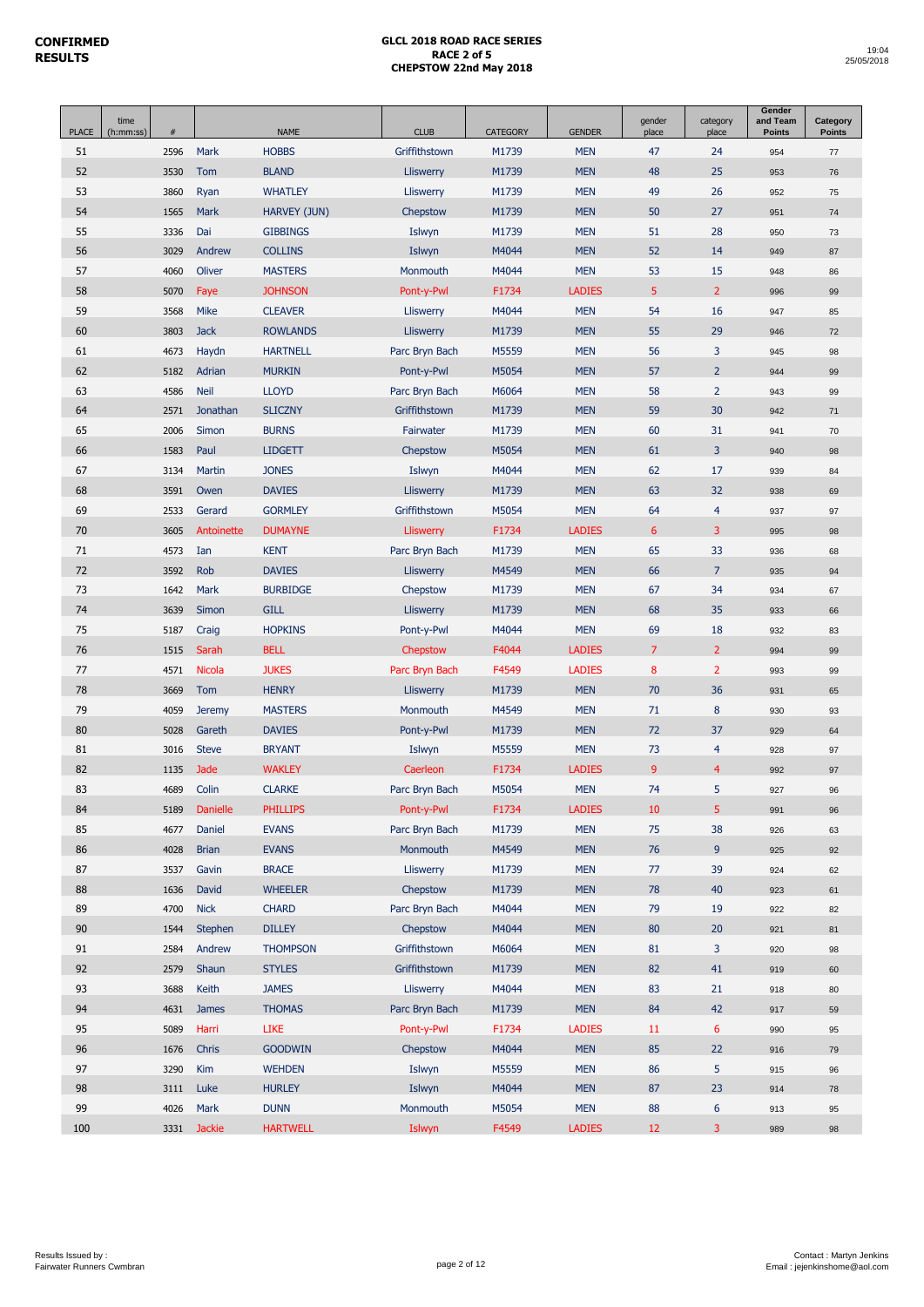| <b>PLACE</b> | time<br>(h:mm:ss) | #    |                 | <b>NAME</b>      | <b>CLUB</b>      | <b>CATEGORY</b> | <b>GENDER</b> | gender<br>place | category<br>place | Gender<br>and Team<br><b>Points</b> | Category<br><b>Points</b> |
|--------------|-------------------|------|-----------------|------------------|------------------|-----------------|---------------|-----------------|-------------------|-------------------------------------|---------------------------|
| 101          |                   | 3285 | David           | <b>WATERS</b>    | Islwyn           | M4044           | <b>MEN</b>    | 89              | 24                | 912                                 | 77                        |
| 102          |                   | 4559 | Samuel          | <b>JACKSON</b>   | Parc Bryn Bach   | M1739           | <b>MEN</b>    | 90              | 43                | 911                                 | 58                        |
| 103          |                   | 3717 | Daniel          | LANE             | Lliswerry        | M4044           | <b>MEN</b>    | 91              | 25                | 910                                 | 76                        |
| 104          |                   | 2595 | <b>Robert</b>   | <b>WITHERALL</b> | Griffithstown    | M1739           | <b>MEN</b>    | 92              | 44                | 909                                 | 57                        |
| 105          |                   | 3060 | <b>Russel</b>   | <b>DOBBS</b>     | Islwyn           | M4044           | <b>MEN</b>    | 93              | 26                | 908                                 | 75                        |
| 106          |                   | 1602 | Stephen         | <b>OWEN</b>      | Chepstow         | M6569           | <b>MEN</b>    | 94              | $\mathbf{1}$      | 907                                 | 100                       |
| 107          |                   | 4600 | Sharon          | <b>NEWELL</b>    | Parc Bryn Bach   | F4549           | <b>LADIES</b> | 13              | $\overline{4}$    | 988                                 | 97                        |
| 108          |                   | 1574 | Lisa            | <b>JEFFREY</b>   | Chepstow         | F4549           | <b>LADIES</b> | 14              | 5                 | 987                                 | 96                        |
| 109          |                   | 1557 | Toby            | <b>GARRATT</b>   | Chepstow         | M1739           | <b>MEN</b>    | 95              | 45                | 906                                 | 56                        |
| 110          |                   | 3698 | Christopher     | <b>JONES</b>     | Lliswerry        | M5559           | <b>MEN</b>    | 96              | $6\phantom{1}$    | 905                                 | 95                        |
| 111          |                   | 3283 | <b>Russell</b>  | <b>WAREHAM</b>   | Islwyn           | M4549           | <b>MEN</b>    | 97              | 10                | 904                                 | 91                        |
| 112          |                   | 3559 | Paul            | <b>CHICK</b>     | Lliswerry        | M4549           | <b>MEN</b>    | 98              | 11                | 903                                 | 90                        |
| 113          |                   | 1580 | Matthew         | <b>LAWSON</b>    | Chepstow         | M4549           | <b>MEN</b>    | 99              | 12                | 902                                 | 89                        |
| 114          |                   | 4612 | Richard         | PRICE(JNR)       | Parc Bryn Bach   | M1739           | <b>MEN</b>    | 100             | 46                | 901                                 | 55                        |
| 115          |                   | 5141 | Louise          | <b>SUMMERS</b>   | Pont-y-Pwl       | F5054           | <b>LADIES</b> | 15              | $\overline{2}$    | 986                                 | 99                        |
| 116          |                   | 5082 | Ieuan           | <b>KINGSTON</b>  | Pont-y-Pwl       | M1739           | <b>MEN</b>    | 101             | 47                | 900                                 | 54                        |
| 117          |                   | 3907 | Clare           | <b>CORTEN</b>    | Lliswerry        | F4549           | <b>LADIES</b> | 16              | $6\phantom{1}6$   | 985                                 | 95                        |
| 118          |                   | 4083 | George          | <b>SMITH</b>     | Monmouth         | M4044           | <b>MEN</b>    | 102             | 27                | 899                                 | 74                        |
| 119          |                   | 3781 | Paul            | <b>PRITCHARD</b> | Lliswerry        | M4549           | <b>MEN</b>    | 103             | 13                | 898                                 | 88                        |
| 120          |                   | 2073 | David           | <b>STANDING</b>  | Fairwater        | M1739           | <b>MEN</b>    | 104             | 48                | 897                                 | 53                        |
| 121          |                   | 1548 | Helen           | <b>DUFFIELD</b>  | Chepstow         | F4549           | <b>LADIES</b> | 17              | $\overline{7}$    | 984                                 | 94                        |
| 122          |                   | 1671 | Jamie           | <b>GODDARD</b>   | Chepstow         | M4549           | <b>MEN</b>    | 105             | 14                | 896                                 | 87                        |
| 123          |                   | 2002 | Chris           | <b>BAKER</b>     | Fairwater        | M1739           | <b>MEN</b>    | 106             | 49                | 895                                 | 52                        |
| 124          |                   | 1143 | Iwan            | <b>ROBERTS</b>   | Caerleon         | M1739           | <b>MEN</b>    | 107             | 50                | 894                                 | 51                        |
| 125          |                   | 2572 | Adrian          | <b>SMITH</b>     | Griffithstown    | M4549           | <b>MEN</b>    | 108             | 15                | 893                                 | 86                        |
| 126          |                   | 5046 | Lubica          | <b>FORD</b>      | Pont-y-Pwl       | F1734           | <b>LADIES</b> | 18              | $\overline{7}$    | 983                                 | 94                        |
| 127          |                   | 5004 | Shane           | <b>BAKER</b>     | Pont-y-Pwl       | M1739           | <b>MEN</b>    | 109             | 51                | 892                                 | 50                        |
| 128          |                   | 4068 | Robert          | <b>NELSON</b>    | Monmouth         | M4549           | <b>MEN</b>    | 110             | 16                | 891                                 | 85                        |
| 129          |                   | 2594 | Colin           | <b>WILMOTT</b>   | Griffithstown    | M6064           | <b>MEN</b>    | 111             | $\overline{4}$    | 890                                 | 97                        |
| 130          |                   | 4507 | <b>Neil</b>     | <b>BEYNON</b>    | Parc Bryn Bach   | M4549           | <b>MEN</b>    | 112             | 17                | 889                                 | 84                        |
| 131          |                   | 3912 | Spencer         | <b>LEWIS</b>     | Lliswerry        | M1739           | <b>MEN</b>    | 113             | 52                | 888                                 | 49                        |
| 132          |                   | 4521 | Martin          | <b>CHAMMINGS</b> | Parc Bryn Bach   | M1739           | <b>MEN</b>    | 114             | 53                | 887                                 | 48                        |
| 133          |                   | 5094 | Andy            | <b>MILLARD</b>   | Pont-y-Pwl       | M5054           | <b>MEN</b>    | 115             | 7                 | 886                                 | 94                        |
| 134          |                   | 3211 | <b>Steven</b>   | <b>PHILLIPS</b>  | Islwyn           | M4044           | <b>MEN</b>    | 116             | 28                | 885                                 | 73                        |
| 135          |                   | 4595 | Phillip         | <b>MILES</b>     | Parc Bryn Bach   | M6569           | <b>MEN</b>    | 117             | $\overline{2}$    | 884                                 | 99                        |
| 136          |                   | 3719 | Sarah           | <b>LAUDER</b>    | <b>Lliswerry</b> | F3539           | <b>LADIES</b> | 19              | $\mathbf{1}$      | 982                                 | 100                       |
| 137          |                   | 3751 | Peter           | <b>OVEY</b>      | Lliswerry        | M4549           | <b>MEN</b>    | 118             | 18                | 883                                 | 83                        |
| 138          |                   | 5034 | Andrew          | <b>DICKENS</b>   | Pont-y-Pwl       | M4549           | <b>MEN</b>    | 119             | 19                | 882                                 | 82                        |
| 139          |                   | 3895 | Sam             | <b>SKELTON</b>   | Lliswerry        | M1739           | <b>MEN</b>    | 120             | 54                | 881                                 | 47                        |
| 140          |                   | 5025 | Alistair        | <b>CUMMINGS</b>  | Pont-y-Pwl       | M1739           | <b>MEN</b>    | 121             | 55                | 880                                 | 46                        |
| 141          |                   | 2574 | Andrew          | <b>SPENCER</b>   | Griffithstown    | M5559           | <b>MEN</b>    | 122             | $\overline{7}$    | 879                                 | 94                        |
| 142          |                   | 1035 | Kevin           | <b>DUPO</b>      | Caerleon         | M5054           | <b>MEN</b>    | 123             | $\bf 8$           | 878                                 | 93                        |
| 143          |                   | 1109 | Peter           | <b>RODGER</b>    | Caerleon         | M6064           | <b>MEN</b>    | 124             | 5                 | 877                                 | 96                        |
| 144          |                   | 3543 | Gareth          | <b>BRUNNOCK</b>  | Lliswerry        | M1739           | <b>MEN</b>    | 125             | 56                | 876                                 | 45                        |
| 145          |                   | 1677 | Gordon          | <b>BRUCE</b>     | Chepstow         | M1739           | <b>MEN</b>    | 126             | 57                | 875                                 | 44                        |
| 146          |                   | 4061 | David           | <b>MATHER</b>    | Monmouth         | M5054           | <b>MEN</b>    | 127             | 9                 | 874                                 | 92                        |
| 147          |                   | 2047 | Michael         | <b>SKYRME</b>    | Fairwater        | M4549           | <b>MEN</b>    | 128             | 20                | 873                                 | 81                        |
| 148          |                   | 4567 | Siân            | <b>JONES</b>     | Parc Bryn Bach   | F1734           | <b>LADIES</b> | 20              | $\bf 8$           | 981                                 | 93                        |
| 149          |                   | 1618 | <b>Danielle</b> | <b>SAPSFORD</b>  | Chepstow         | F3539           | <b>LADIES</b> | 21              | $\overline{2}$    | 980                                 | 99                        |
| 150          |                   | 3889 | Gavin           | <b>PERKINS</b>   | Lliswerry        | M1739           | <b>MEN</b>    | 129             | 58                | 872                                 | 43                        |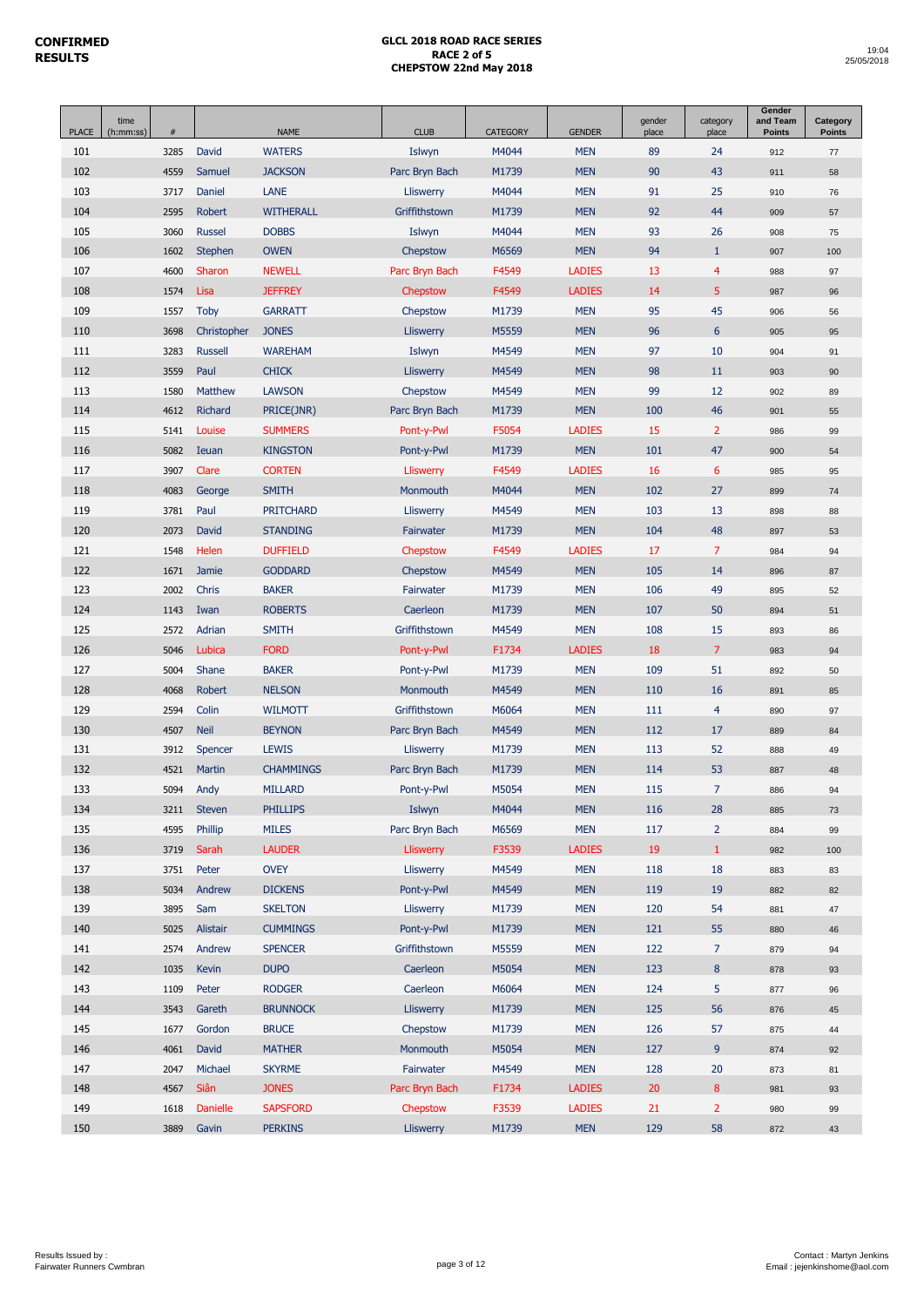| <b>PLACE</b> | time<br>(h:mm:ss) | $\#$         |                      | <b>NAME</b>                      | <b>CLUB</b>           | <b>CATEGORY</b> | <b>GENDER</b>               | gender<br>place | category<br>place | Gender<br>and Team<br><b>Points</b> | Category<br><b>Points</b> |
|--------------|-------------------|--------------|----------------------|----------------------------------|-----------------------|-----------------|-----------------------------|-----------------|-------------------|-------------------------------------|---------------------------|
| 151          |                   | 3065         | <b>Steve</b>         | <b>DURY</b>                      | Islwyn                | M4549           | <b>MEN</b>                  | 130             | 21                | 871                                 | 80                        |
| 152          |                   | 1130         | Matt                 | <b>TOOBY</b>                     | Caerleon              | M1739           | <b>MEN</b>                  | 131             | 59                | 870                                 | 42                        |
| 153          |                   | 1560         | <b>Neil</b>          | <b>GRANT</b>                     | Chepstow              | M6569           | <b>MEN</b>                  | 132             | 3                 | 869                                 | 98                        |
| 154          |                   | 2049         | Rob                  | <b>SYMONS</b>                    | Fairwater             | M5054           | <b>MEN</b>                  | 133             | 10                | 868                                 | 91                        |
| 155          |                   | 3785         | Charlotte            | <b>RALPH</b>                     | Lliswerry             | F1734           | <b>LADIES</b>               | 22              | 9                 | 979                                 | 92                        |
| 156          |                   | 4617         | Ethan                | <b>SAYCE</b>                     | Parc Bryn Bach        | M1739           | <b>MEN</b>                  | 134             | 60                | 867                                 | 41                        |
| 157          |                   | 4012         | Ben                  | <b>BURNETT</b>                   | Monmouth              | M4044           | <b>MEN</b>                  | 135             | 29                | 866                                 | 72                        |
| 158          |                   | 4681         | Huw                  | <b>STEADMAN</b>                  | Parc Bryn Bach        | M4549           | <b>MEN</b>                  | 136             | 22                | 865                                 | 79                        |
| 159          |                   | 3296         | Ian                  | <b>WILLIAMS</b>                  | Islwyn                | M4044           | <b>MEN</b>                  | 137             | 30                | 864                                 | 71                        |
| 160          |                   | 4098         | Alex                 | <b>WILSON</b>                    | Monmouth              | F3539           | <b>LADIES</b>               | 23              | 3                 | 978                                 | 98                        |
| 161          |                   | 2041         | Emma                 | <b>PRICE</b>                     | Fairwater             | F1734           | <b>LADIES</b>               | 24              | 10                | 977                                 | 91                        |
| 162          |                   | 3308         | Craig                | <b>LEHAJ</b>                     | Islwyn                | M1739           | <b>MEN</b>                  | 138             | 61                | 863                                 | 40                        |
| 163          |                   | 4579         | Rachel               | <b>LEWIS</b>                     | Parc Bryn Bach        | F4044           | <b>LADIES</b>               | 25              | 3                 | 976                                 | 98                        |
| 164          |                   | 4092         | <b>Toby</b>          | <b>WALES</b>                     | Monmouth              | M4549           | <b>MEN</b>                  | 139             | 23                | 862                                 | 78                        |
| 165          |                   | 3057         | Jason                | <b>DIXON</b>                     | Islwyn                | M4549           | <b>MEN</b>                  | 140             | 24                | 861                                 | 77                        |
| 166          |                   | 5191         | <b>Russell</b>       | <b>WHITE</b>                     | Pont-y-Pwl            | M4044           | <b>MEN</b>                  | 141             | 31                | 860                                 | 70                        |
| 167          |                   | 3658         | Ian                  | <b>HARRHY</b>                    | Lliswerry             | M5559           | <b>MEN</b>                  | 142             | $\bf 8$           | 859                                 | 93                        |
| 168          |                   | 4607         | <b>Lee</b>           | <b>PHILLIPS</b>                  | Parc Bryn Bach        | M4549           | <b>MEN</b>                  | 143             | 25                | 858                                 | 76                        |
| 169          |                   | 5007         | Jonathan             | <b>BARNE</b>                     | Pont-y-Pwl            | M4044           | <b>MEN</b>                  | 144             | 32                | 857                                 | 69                        |
| 170          |                   | 2516         | Rose                 | <b>CHARLES</b>                   | Griffithstown         | F1734           | <b>LADIES</b>               | 26              | 11                | 975                                 | 90                        |
| 171          |                   | 2578         | Luke                 | <b>STYLES</b>                    | Griffithstown         | M1739           | <b>MEN</b>                  | 145             | 62                | 856                                 | 39                        |
| 172          |                   | 4651         | Gareth               | <b>WILLIAMS</b>                  | Parc Bryn Bach        | M5559           | <b>MEN</b>                  | 146             | 9                 | 855                                 | 92                        |
| 173          |                   | 3118         | Carl                 | <b>JOHNSON</b>                   | Islwyn                | M4549           | <b>MEN</b>                  | 147             | 26                | 854                                 | 75                        |
| 174          |                   | 3725         | <b>Stuart</b>        | <b>LUKINS</b>                    | <b>Lliswerry</b>      | M4044           | <b>MEN</b>                  | 148             | 33                | 853                                 | 68                        |
| 175          |                   | 3242         | Lee                  | <b>RICHARDS</b>                  | Islwyn                | M5054           | <b>MEN</b>                  | 149             | 11                | 852                                 | 90                        |
| 176          |                   | 3792         | <b>Stephanie</b>     | <b>RHODES</b>                    | <b>Lliswerry</b>      | F4044           | <b>LADIES</b>               | 27              | $\overline{4}$    | 974                                 | 97                        |
| 177          |                   | 5511         | Jon                  | <b>HANCOCK</b>                   | <b>Usk</b>            | M6064           | <b>MEN</b>                  | 150             | 6                 | 851                                 | 95                        |
| 178          |                   | 1581         | Vanessa              | <b>LAWSON</b>                    | Chepstow              | F4549           | <b>LADIES</b>               | 28              | 8                 | 973                                 | 93                        |
| 179          |                   | 4065         | Leanne               | <b>MEEK</b>                      | Monmouth              | F3539           | <b>LADIES</b>               | 29              | $\overline{4}$    | 972                                 | 97                        |
| 180          |                   | 3232         | <b>Neil</b>          | <b>PROFFIT</b>                   | Islwyn                | M1739           | <b>MEN</b>                  | 151             | 63                | 850                                 | 38                        |
| 181          |                   | 3899         | Dan                  | <b>REES</b>                      | Lliswerry             | M1739           | <b>MEN</b>                  | 152             | 64                | 849                                 | 37                        |
| 182          |                   | 3633         | Sarah                | <b>FRANCIS</b>                   | Lliswerry             | F4044           | <b>LADIES</b>               | 30              | 5                 | 971                                 | 96                        |
| 183          |                   | 3861         | Ian                  | <b>WHATMOUGH</b>                 | Lliswerry             | M5559           | <b>MEN</b>                  | 153             | 10                | 848                                 | 91                        |
| 184          |                   | 4009         | Martin               | <b>BLAKEBROUGH</b>               | Monmouth              | M5559           | <b>MEN</b>                  | 154<br>155      | $11\,$<br>65      | 847                                 | 90                        |
| 185<br>186   |                   | 3836<br>1139 | <b>Jack</b><br>Paula | <b>THOMAS</b><br><b>WILLIAMS</b> | Lliswerry<br>Caerleon | M1739<br>F5054  | <b>MEN</b><br><b>LADIES</b> | 31              | 3                 | 846<br>970                          | 36<br>98                  |
| 187          |                   | 1138         | <b>Neil</b>          | <b>WILLIAMS</b>                  | Caerleon              | M5054           | <b>MEN</b>                  | 156             | 12                |                                     |                           |
| 188          |                   | 3680         | Oliver               | <b>HUGHES</b>                    | Lliswerry             | M1739           | <b>MEN</b>                  | 157             | 66                | 845<br>844                          | 89<br>35                  |
| 189          |                   | 2067         | Malcolm              | <b>GONNELLA</b>                  | Fairwater             | M6064           | <b>MEN</b>                  | 158             | 7 <sup>2</sup>    | 843                                 | 94                        |
| 190          |                   | 3542         | David                | <b>BROWN</b>                     | Lliswerry             | M4549           | <b>MEN</b>                  | 159             | 27                | 842                                 | 74                        |
| 191          |                   | 1001         | Paul                 | <b>ADAMS</b>                     | Caerleon              | M4044           | <b>MEN</b>                  | 160             | 34                | 841                                 | 67                        |
| 192          |                   | 2564         | Richard              | <b>ROBERTS</b>                   | Griffithstown         | M1739           | <b>MEN</b>                  | 161             | 67                | 840                                 | 34                        |
| 193          |                   | 3676         | Victoria             | <b>HOBBS</b>                     | <b>Lliswerry</b>      | F1734           | <b>LADIES</b>               | 32              | 12                | 969                                 | 89                        |
| 194          |                   | 5160         | Matthew              | <b>WEBB</b>                      | Pont-y-Pwl            | M4044           | <b>MEN</b>                  | 162             | 35                | 839                                 | 66                        |
| 195          |                   | 3047         | Keith                | <b>DAVIES</b>                    | Islwyn                | M5559           | <b>MEN</b>                  | 163             | 12                | 838                                 | 89                        |
| 196          |                   | 4056         | Lucy                 | <b>MACDONALD</b>                 | Monmouth              | F1734           | <b>LADIES</b>               | 33              | 13                | 968                                 | 88                        |
| 197          |                   | 5054         | Paul                 | <b>HARVEY</b>                    | Pont-y-Pwl            | M1739           | <b>MEN</b>                  | 164             | 68                | 837                                 | 33                        |
| 198          |                   | 4535         | Stephen              | <b>DALLOW</b>                    | Parc Bryn Bach        | M6064           | <b>MEN</b>                  | 165             | $\bf 8$           | 836                                 | 93                        |
| 199          |                   | 5193         | Martin               | <b>STARK</b>                     | Pont-y-Pwl            | M5054           | <b>MEN</b>                  | 166             | 13                | 835                                 | 88                        |
| 200          |                   | 3231         | Nathan               | <b>PRIEST</b>                    | Islwyn                | M4044           | <b>MEN</b>                  | 167             | 36                | 834                                 | 65                        |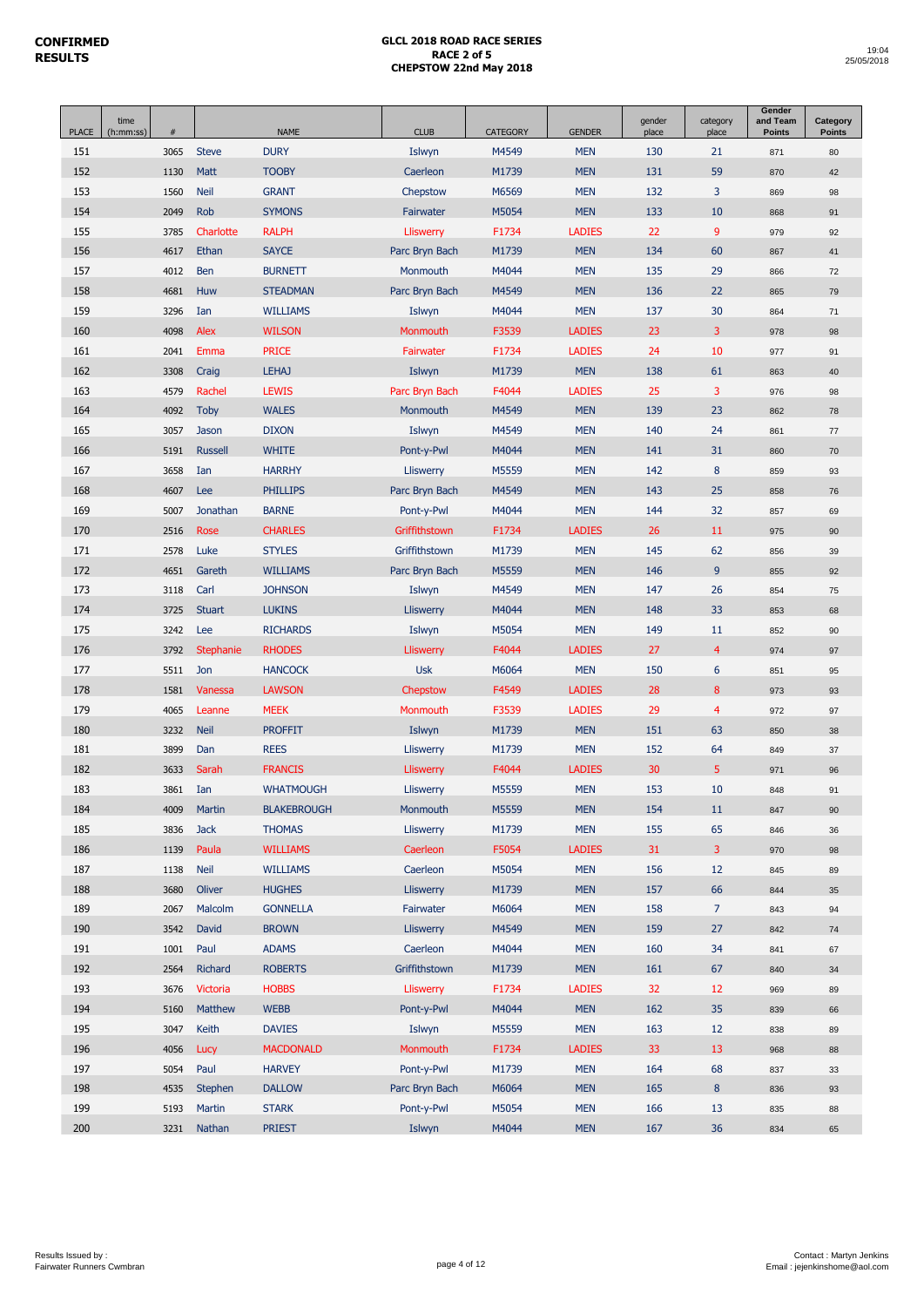| 201<br>3623<br>Mark<br><b>FAULKNER</b><br>M5559<br><b>MEN</b><br>168<br>13<br>Lliswerry<br>202<br>1511<br>Mark<br><b>BATTEN</b><br>M4549<br><b>MEN</b><br>169<br>28<br>Chepstow<br>203<br>M4549<br><b>MEN</b><br>170<br>29<br>3277<br>Grant<br><b>WAKEMAN</b><br>Islwyn<br>204<br><b>JONES</b><br>M7099<br><b>MEN</b><br>171<br>$\mathbf{1}$<br>1576<br>Gareth<br>Chepstow<br>205<br>2068<br><b>Bradley</b><br><b>JONES</b><br>Fairwater<br>M1739<br><b>MEN</b><br>172<br>69<br>206<br>2024<br><b>JENKINS</b><br>Fairwater<br>F5559<br><b>LADIES</b><br>34<br>$\mathbf{1}$<br><b>Jeanette</b><br>35<br>9<br>207<br>F4549<br>2061<br><b>Kerstin</b><br><b>FITZPATRICK</b><br><b>Fairwater</b><br><b>LADIES</b><br>208<br>3533<br>Ella<br><b>BOORMAN</b><br>F1734<br><b>LADIES</b><br>36<br>14<br><b>Lliswerry</b><br>209<br>173<br><b>WEAVING</b><br>M4549<br><b>MEN</b><br>30<br>2052<br>Darren<br>Fairwater<br>210<br>174<br>1054<br>Gareth<br><b>HOWELLS</b><br>Caerleon<br>M1739<br><b>MEN</b><br>70<br>211<br>4564<br><b>Beth</b><br><b>JONES</b><br>Parc Bryn Bach<br>F1734<br><b>LADIES</b><br>37<br>15 | 833<br>832<br>831<br>830<br>829<br>967<br>966<br>965<br>828<br>827<br>964 | 88<br>73<br>72<br>100<br>32<br>100<br>92<br>87<br>71<br>31<br>86 |
|---------------------------------------------------------------------------------------------------------------------------------------------------------------------------------------------------------------------------------------------------------------------------------------------------------------------------------------------------------------------------------------------------------------------------------------------------------------------------------------------------------------------------------------------------------------------------------------------------------------------------------------------------------------------------------------------------------------------------------------------------------------------------------------------------------------------------------------------------------------------------------------------------------------------------------------------------------------------------------------------------------------------------------------------------------------------------------------------------------------|---------------------------------------------------------------------------|------------------------------------------------------------------|
|                                                                                                                                                                                                                                                                                                                                                                                                                                                                                                                                                                                                                                                                                                                                                                                                                                                                                                                                                                                                                                                                                                               |                                                                           |                                                                  |
|                                                                                                                                                                                                                                                                                                                                                                                                                                                                                                                                                                                                                                                                                                                                                                                                                                                                                                                                                                                                                                                                                                               |                                                                           |                                                                  |
|                                                                                                                                                                                                                                                                                                                                                                                                                                                                                                                                                                                                                                                                                                                                                                                                                                                                                                                                                                                                                                                                                                               |                                                                           |                                                                  |
|                                                                                                                                                                                                                                                                                                                                                                                                                                                                                                                                                                                                                                                                                                                                                                                                                                                                                                                                                                                                                                                                                                               |                                                                           |                                                                  |
|                                                                                                                                                                                                                                                                                                                                                                                                                                                                                                                                                                                                                                                                                                                                                                                                                                                                                                                                                                                                                                                                                                               |                                                                           |                                                                  |
|                                                                                                                                                                                                                                                                                                                                                                                                                                                                                                                                                                                                                                                                                                                                                                                                                                                                                                                                                                                                                                                                                                               |                                                                           |                                                                  |
|                                                                                                                                                                                                                                                                                                                                                                                                                                                                                                                                                                                                                                                                                                                                                                                                                                                                                                                                                                                                                                                                                                               |                                                                           |                                                                  |
|                                                                                                                                                                                                                                                                                                                                                                                                                                                                                                                                                                                                                                                                                                                                                                                                                                                                                                                                                                                                                                                                                                               |                                                                           |                                                                  |
|                                                                                                                                                                                                                                                                                                                                                                                                                                                                                                                                                                                                                                                                                                                                                                                                                                                                                                                                                                                                                                                                                                               |                                                                           |                                                                  |
|                                                                                                                                                                                                                                                                                                                                                                                                                                                                                                                                                                                                                                                                                                                                                                                                                                                                                                                                                                                                                                                                                                               |                                                                           |                                                                  |
|                                                                                                                                                                                                                                                                                                                                                                                                                                                                                                                                                                                                                                                                                                                                                                                                                                                                                                                                                                                                                                                                                                               |                                                                           |                                                                  |
| 212<br>1064<br>Ryan<br><b>JONES</b><br>Caerleon<br>M1739<br><b>MEN</b><br>175<br>71                                                                                                                                                                                                                                                                                                                                                                                                                                                                                                                                                                                                                                                                                                                                                                                                                                                                                                                                                                                                                           | 826                                                                       | 30                                                               |
| 38<br>213<br><b>SMITH</b><br>Pont-y-Pwl<br>F5054<br><b>LADIES</b><br>$\overline{4}$<br>5139<br><b>Nicola</b>                                                                                                                                                                                                                                                                                                                                                                                                                                                                                                                                                                                                                                                                                                                                                                                                                                                                                                                                                                                                  | 963                                                                       | 97                                                               |
| <b>WARD</b><br>176<br>72<br>214<br>4095<br>Mark<br>M1739<br><b>MEN</b><br><b>Monmouth</b>                                                                                                                                                                                                                                                                                                                                                                                                                                                                                                                                                                                                                                                                                                                                                                                                                                                                                                                                                                                                                     | 825                                                                       | 29                                                               |
| 14<br>215<br>3293<br>Ade<br><b>WHITE</b><br>Islwyn<br>M5054<br><b>MEN</b><br>177                                                                                                                                                                                                                                                                                                                                                                                                                                                                                                                                                                                                                                                                                                                                                                                                                                                                                                                                                                                                                              | 824                                                                       | 87                                                               |
| M5054<br><b>MEN</b><br>178<br>15<br>216<br>3702<br>Martyn<br><b>JONES</b><br><b>Lliswerry</b>                                                                                                                                                                                                                                                                                                                                                                                                                                                                                                                                                                                                                                                                                                                                                                                                                                                                                                                                                                                                                 | 823                                                                       | 86                                                               |
| F4044<br>39<br>$6\phantom{1}6$<br>217<br>2045<br><b>ROBERTS</b><br>Fairwater<br><b>LADIES</b><br>Leonie                                                                                                                                                                                                                                                                                                                                                                                                                                                                                                                                                                                                                                                                                                                                                                                                                                                                                                                                                                                                       | 962                                                                       | 95                                                               |
| 40<br>5<br>218<br>1595<br><b>MORRIS</b><br>F5054<br><b>LADIES</b><br>Jan<br>Chepstow                                                                                                                                                                                                                                                                                                                                                                                                                                                                                                                                                                                                                                                                                                                                                                                                                                                                                                                                                                                                                          | 961                                                                       | 96                                                               |
| 219<br>1076<br>Howard<br><b>MASON</b><br>Caerleon<br>M5054<br><b>MEN</b><br>179<br>16                                                                                                                                                                                                                                                                                                                                                                                                                                                                                                                                                                                                                                                                                                                                                                                                                                                                                                                                                                                                                         | 822                                                                       | 85                                                               |
| 5<br>220<br><b>GODWIN</b><br>Lliswerry<br>F3539<br><b>LADIES</b><br>41<br>3641<br>Tc                                                                                                                                                                                                                                                                                                                                                                                                                                                                                                                                                                                                                                                                                                                                                                                                                                                                                                                                                                                                                          | 960                                                                       | 96                                                               |
| 221<br><b>MEN</b><br>180<br>31<br><b>Steve</b><br><b>MORGAN</b><br>Fairwater<br>M4549<br>2037                                                                                                                                                                                                                                                                                                                                                                                                                                                                                                                                                                                                                                                                                                                                                                                                                                                                                                                                                                                                                 | 821                                                                       | 70                                                               |
| 17<br>222<br>4580<br>Parc Bryn Bach<br>M5054<br><b>MEN</b><br>181<br>Anthony<br><b>LEWIS</b>                                                                                                                                                                                                                                                                                                                                                                                                                                                                                                                                                                                                                                                                                                                                                                                                                                                                                                                                                                                                                  | 820                                                                       | 84                                                               |
| 42<br>$\overline{7}$<br>223<br><b>SOWREY</b><br>F4044<br><b>LADIES</b><br>5140<br>Emma<br>Pont-y-Pwl                                                                                                                                                                                                                                                                                                                                                                                                                                                                                                                                                                                                                                                                                                                                                                                                                                                                                                                                                                                                          | 959                                                                       | 94                                                               |
| 224<br>182<br>73<br>2044<br><b>Nud</b><br><b>REHMAN</b><br>Fairwater<br>M1739<br><b>MEN</b>                                                                                                                                                                                                                                                                                                                                                                                                                                                                                                                                                                                                                                                                                                                                                                                                                                                                                                                                                                                                                   | 819                                                                       | 28                                                               |
| 225<br><b>WATKINS</b><br>F1734<br><b>LADIES</b><br>43<br>16<br>5157<br>Jen<br>Pont-y-Pwl                                                                                                                                                                                                                                                                                                                                                                                                                                                                                                                                                                                                                                                                                                                                                                                                                                                                                                                                                                                                                      | 958                                                                       | 85                                                               |
| M5559<br>183<br>14<br>226<br>3601<br><b>DICKSON</b><br>Lliswerry<br><b>MEN</b><br><b>Jeremy</b>                                                                                                                                                                                                                                                                                                                                                                                                                                                                                                                                                                                                                                                                                                                                                                                                                                                                                                                                                                                                               | 818                                                                       | 87                                                               |
| 184<br>227<br><b>HARRIS</b><br>Caerleon<br>M4044<br><b>MEN</b><br>37<br>1046<br>Wesley                                                                                                                                                                                                                                                                                                                                                                                                                                                                                                                                                                                                                                                                                                                                                                                                                                                                                                                                                                                                                        | 817                                                                       | 64                                                               |
| 228<br>185<br>15<br>3590<br><b>Nick</b><br><b>DAVIES</b><br>Lliswerry<br>M5559<br><b>MEN</b>                                                                                                                                                                                                                                                                                                                                                                                                                                                                                                                                                                                                                                                                                                                                                                                                                                                                                                                                                                                                                  | 816                                                                       | 86                                                               |
| 229<br>2004<br>Bev<br><b>BRADBURY JONES</b><br>Fairwater<br>F4549<br><b>LADIES</b><br>44<br>10                                                                                                                                                                                                                                                                                                                                                                                                                                                                                                                                                                                                                                                                                                                                                                                                                                                                                                                                                                                                                | 957                                                                       | 91                                                               |
| 230<br><b>MEN</b><br>186<br>38<br><b>PRICE</b><br>Islwyn<br>M4044<br>3226<br>Darren                                                                                                                                                                                                                                                                                                                                                                                                                                                                                                                                                                                                                                                                                                                                                                                                                                                                                                                                                                                                                           | 815                                                                       | 63                                                               |
| 45<br>231<br>4605<br><b>Melissa</b><br><b>PEARCE</b><br>Parc Bryn Bach<br>F4549<br><b>LADIES</b><br>11                                                                                                                                                                                                                                                                                                                                                                                                                                                                                                                                                                                                                                                                                                                                                                                                                                                                                                                                                                                                        | 956                                                                       | 90                                                               |
| 232<br>M4549<br>187<br>32<br>Paul Grainger JONES<br>Pont-y-Pwl<br><b>MEN</b><br>5073                                                                                                                                                                                                                                                                                                                                                                                                                                                                                                                                                                                                                                                                                                                                                                                                                                                                                                                                                                                                                          | 814                                                                       | 69                                                               |
| 233<br>188<br>3769<br><b>Mike</b><br><b>POBJOY</b><br>M5054<br><b>MEN</b><br>18<br>Lliswerry                                                                                                                                                                                                                                                                                                                                                                                                                                                                                                                                                                                                                                                                                                                                                                                                                                                                                                                                                                                                                  | 813                                                                       | 83                                                               |
| 189<br>234<br><b>Marcus</b><br>Parc Bryn Bach<br>M4549<br><b>MEN</b><br>33<br>4621<br><b>SMITH</b>                                                                                                                                                                                                                                                                                                                                                                                                                                                                                                                                                                                                                                                                                                                                                                                                                                                                                                                                                                                                            | 812                                                                       | 68                                                               |
| 235<br>Paul<br><b>MEN</b><br>190<br>34<br>1679<br><b>MACARTHUR</b><br>Chepstow<br>M4549                                                                                                                                                                                                                                                                                                                                                                                                                                                                                                                                                                                                                                                                                                                                                                                                                                                                                                                                                                                                                       | 811                                                                       | 67                                                               |
| 236<br>Cyril<br>191<br>9<br>4649<br><b>WILLIAMS</b><br>Parc Bryn Bach<br>M6064<br><b>MEN</b>                                                                                                                                                                                                                                                                                                                                                                                                                                                                                                                                                                                                                                                                                                                                                                                                                                                                                                                                                                                                                  | 810                                                                       | 92                                                               |
| <b>Nicky</b><br><b>OSMAN</b><br>M4549<br><b>MEN</b><br>192<br>35<br>237<br>4660<br>Parc Bryn Bach                                                                                                                                                                                                                                                                                                                                                                                                                                                                                                                                                                                                                                                                                                                                                                                                                                                                                                                                                                                                             | 809                                                                       | 66                                                               |
| 238<br>Andrew<br>4665<br><b>MEADOWS</b><br>Parc Bryn Bach<br>M1739<br><b>MEN</b><br>193<br>74                                                                                                                                                                                                                                                                                                                                                                                                                                                                                                                                                                                                                                                                                                                                                                                                                                                                                                                                                                                                                 | 808                                                                       | 27                                                               |
| 239<br>Rebecca<br>F4044<br><b>LADIES</b><br>46<br>8<br>4031<br><b>FOSTER</b><br>Monmouth                                                                                                                                                                                                                                                                                                                                                                                                                                                                                                                                                                                                                                                                                                                                                                                                                                                                                                                                                                                                                      | 955                                                                       | 93                                                               |
| 240<br>Islwyn<br>3142<br>Michael<br><b>KELLY</b><br>M1739<br><b>MEN</b><br>194<br>75                                                                                                                                                                                                                                                                                                                                                                                                                                                                                                                                                                                                                                                                                                                                                                                                                                                                                                                                                                                                                          | 807                                                                       | 26                                                               |
| 241<br><b>WRIGHT</b><br>F3539<br><b>LADIES</b><br>47<br>6<br>3886<br>Marina<br>Lliswerry                                                                                                                                                                                                                                                                                                                                                                                                                                                                                                                                                                                                                                                                                                                                                                                                                                                                                                                                                                                                                      | 954                                                                       | 95                                                               |
| 242<br>Chepstow<br>195<br>19<br>1600<br>Andrew<br><b>OLIVER</b><br>M5054<br><b>MEN</b>                                                                                                                                                                                                                                                                                                                                                                                                                                                                                                                                                                                                                                                                                                                                                                                                                                                                                                                                                                                                                        | 806                                                                       | 82                                                               |
| 243<br>4054<br><b>Stuart</b><br><b>KRAMER</b><br>Monmouth<br>M5054<br><b>MEN</b><br>196<br>20                                                                                                                                                                                                                                                                                                                                                                                                                                                                                                                                                                                                                                                                                                                                                                                                                                                                                                                                                                                                                 | 805                                                                       | 81                                                               |
| <b>Neil</b><br><b>Usk</b><br>197<br>244<br>5520<br><b>WALKER</b><br>M4044<br><b>MEN</b><br>39                                                                                                                                                                                                                                                                                                                                                                                                                                                                                                                                                                                                                                                                                                                                                                                                                                                                                                                                                                                                                 | 804                                                                       | 62                                                               |
| Charlotte<br>Caerleon<br>F4044<br><b>LADIES</b><br>48<br>9<br>245<br>1081<br><b>MORAN</b>                                                                                                                                                                                                                                                                                                                                                                                                                                                                                                                                                                                                                                                                                                                                                                                                                                                                                                                                                                                                                     | 953                                                                       | 92                                                               |
| 246<br>Peta<br><b>DANIELS</b><br><b>Lliswerry</b><br>F5054<br><b>LADIES</b><br>49<br>$6\,$<br>3578                                                                                                                                                                                                                                                                                                                                                                                                                                                                                                                                                                                                                                                                                                                                                                                                                                                                                                                                                                                                            | 952                                                                       | 95                                                               |
| 247<br>5183<br>Shane<br><b>JAMES</b><br>Pont-y-Pwl<br>M1739<br><b>MEN</b><br>198<br>76<br>248<br><b>NOON</b><br><b>Usk</b><br>M5559<br><b>MEN</b><br>199<br>16<br>5516<br>Robert                                                                                                                                                                                                                                                                                                                                                                                                                                                                                                                                                                                                                                                                                                                                                                                                                                                                                                                              | 803                                                                       | 25                                                               |
| 249<br><b>Usk</b><br><b>MEN</b><br>200<br>21<br>5524<br>Wayne<br><b>RUDALL</b><br>M5054                                                                                                                                                                                                                                                                                                                                                                                                                                                                                                                                                                                                                                                                                                                                                                                                                                                                                                                                                                                                                       | 802<br>801                                                                | 85<br>80                                                         |
| 250<br>Islwyn<br>201<br>36<br>3325<br>David<br><b>JAKEWAY</b><br>M4549<br><b>MEN</b>                                                                                                                                                                                                                                                                                                                                                                                                                                                                                                                                                                                                                                                                                                                                                                                                                                                                                                                                                                                                                          | 800                                                                       | 65                                                               |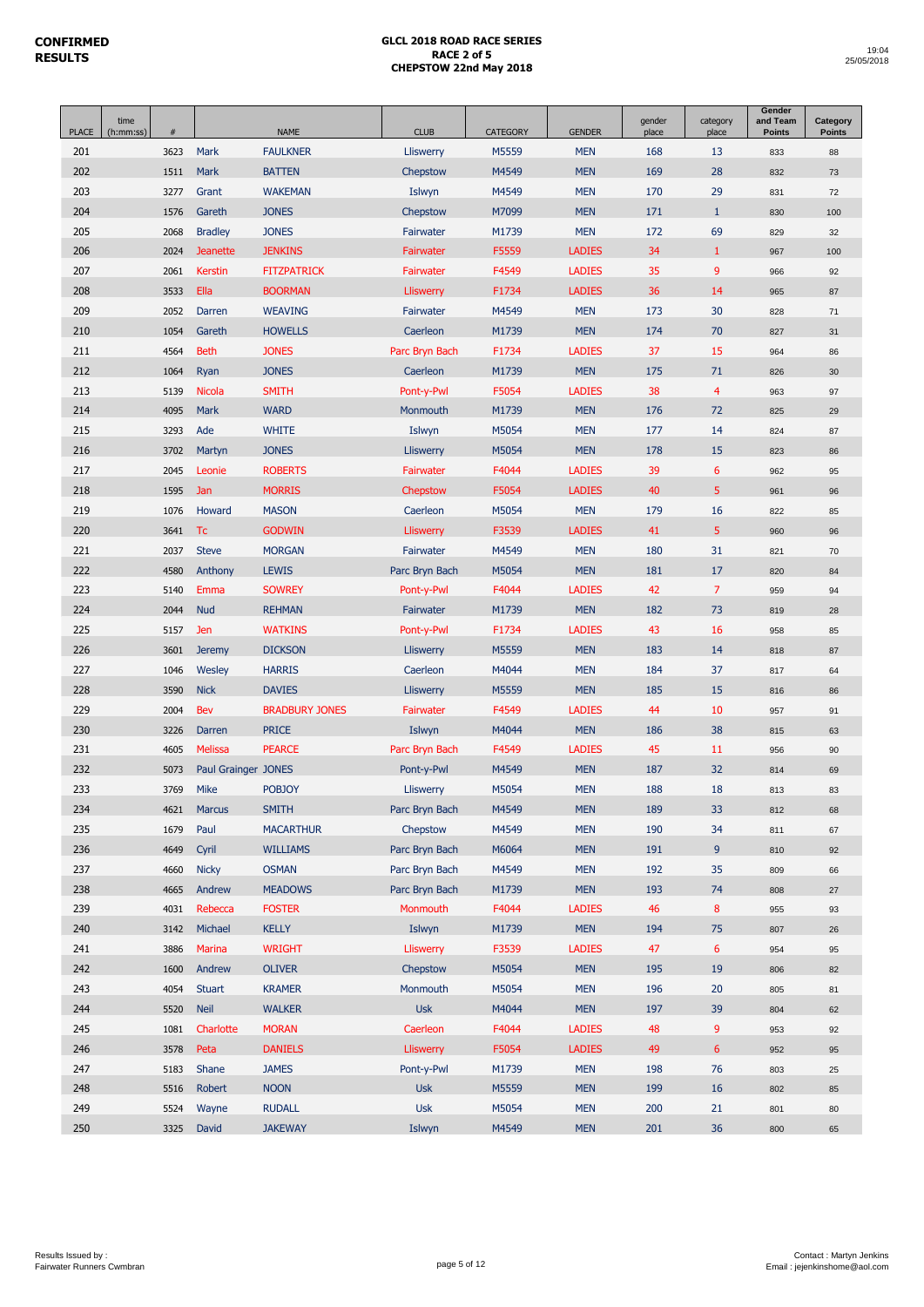| <b>PLACE</b> | time<br>(h:mm:ss) | $\#$ |                 | <b>NAME</b>      | <b>CLUB</b>      | <b>CATEGORY</b> | <b>GENDER</b> | gender<br>place | category<br>place | Gender<br>and Team<br><b>Points</b> | Category<br><b>Points</b> |
|--------------|-------------------|------|-----------------|------------------|------------------|-----------------|---------------|-----------------|-------------------|-------------------------------------|---------------------------|
| 251          |                   | 3043 | Hanna           | <b>DAVIES</b>    | Islwyn           | F1734           | <b>LADIES</b> | 50              | 17                | 951                                 | 84                        |
| 252          |                   | 3004 | Gareth          | <b>BAKER</b>     | Islwyn           | M1739           | <b>MEN</b>    | 202             | 77                | 799                                 | 24                        |
| 253          |                   | 3135 | Phillip         | <b>JONES</b>     | Islwyn           | M1739           | <b>MEN</b>    | 203             | 78                | 798                                 | 23                        |
| 254          |                   | 1514 | Jenni           | <b>BELL</b>      | Chepstow         | F4044           | <b>LADIES</b> | 51              | 10                | 950                                 | 91                        |
| 255          |                   | 1590 | Kevin           | <b>MCENTEE</b>   | Chepstow         | M6064           | <b>MEN</b>    | 204             | 10                | 797                                 | 91                        |
| 256          |                   | 3204 | <b>Neil</b>     | <b>PARKER</b>    | Islwyn           | M5054           | <b>MEN</b>    | 205             | 22                | 796                                 | 79                        |
| 257          |                   | 4039 | <b>Emily</b>    | <b>HARRISON</b>  | Monmouth         | F1734           | <b>LADIES</b> | 52              | 18                | 949                                 | 83                        |
| 258          |                   | 3560 | <b>Neil</b>     | <b>CHIPPER</b>   | <b>Lliswerry</b> | M5559           | <b>MEN</b>    | 206             | 17                | 795                                 | 84                        |
| 259          |                   | 3149 | <b>Steve</b>    | LANE             | Islwyn           | M4549           | <b>MEN</b>    | 207             | 37                | 794                                 | 64                        |
| 260          |                   | 2552 | Andrew          | <b>MEANEY</b>    | Griffithstown    | M5559           | <b>MEN</b>    | 208             | 18                | 793                                 | 83                        |
| 261          |                   | 1124 | Lowenna         | <b>TAYLOR</b>    | Caerleon         | F1734           | <b>LADIES</b> | 53              | 19                | 948                                 | 82                        |
| 262          |                   | 3569 | Andy            | <b>COCKERAM</b>  | Lliswerry        | M5054           | <b>MEN</b>    | 209             | 23                | 792                                 | 78                        |
| 263          |                   | 3510 | Howard          | <b>ATTWOOD</b>   | Lliswerry        | M6569           | <b>MEN</b>    | 210             | $\overline{4}$    | 791                                 | 97                        |
| 264          |                   | 1569 | Rachel          | <b>HIPKISS</b>   | Chepstow         | F3539           | <b>LADIES</b> | 54              | $\overline{7}$    | 947                                 | 94                        |
| 265          |                   | 5017 | Louise          | <b>BRIGHT</b>    | Pont-y-Pwl       | F3539           | <b>LADIES</b> | 55              | 8                 | 946                                 | 93                        |
| 266          |                   | 1062 | Gareth          | <b>JONES</b>     | Caerleon         | M1739           | <b>MEN</b>    | 211             | 79                | 790                                 | 22                        |
| 267          |                   | 5083 | Jonathan        | <b>KNIGHT</b>    | Pont-y-Pwl       | M4549           | <b>MEN</b>    | 212             | 38                | 789                                 | 63                        |
| 268          |                   | 1145 | Tammy           | <b>FRY</b>       | Caerleon         | F1734           | <b>LADIES</b> | 56              | 20                | 945                                 | 81                        |
| 269          |                   | 3685 | Kraig           | <b>JACKSON</b>   | Lliswerry        | M1739           | <b>MEN</b>    | 213             | 80                | 788                                 | 21                        |
| 270          |                   | 2042 | <b>Mark</b>     | <b>PROSSER</b>   | Fairwater        | M4549           | <b>MEN</b>    | 214             | 39                | 787                                 | 62                        |
| 271          |                   | 2003 | Richard         | <b>BOWIE</b>     | Fairwater        | M5559           | <b>MEN</b>    | 215             | 19                | 786                                 | 82                        |
| 272          |                   | 4652 | <b>James</b>    | <b>WILLIAMS</b>  | Parc Bryn Bach   | M1739           | <b>MEN</b>    | 216             | 81                | 785                                 | 20                        |
| 273          |                   | 3208 | <b>Sian</b>     | <b>ADEY</b>      | Islwyn           | F3539           | <b>LADIES</b> | 57              | 9                 | 944                                 | 92                        |
| 274          |                   | 1041 | <b>Matt</b>     | <b>GOBBETT</b>   | Caerleon         | M1739           | <b>MEN</b>    | 217             | 82                | 784                                 | 19                        |
| 275          |                   | 4672 | <b>Stephen</b>  | <b>PRICE</b>     | Parc Bryn Bach   | M5054           | <b>MEN</b>    | 218             | 24                | 783                                 | 77                        |
| 276          |                   | 3840 | Michael         | <b>TITLEY</b>    | Lliswerry        | M5054           | <b>MEN</b>    | 219             | 25                | 782                                 | 76                        |
| 277          |                   | 3763 | <b>Brian</b>    | <b>PHILLIPS</b>  | Lliswerry        | M1739           | <b>MEN</b>    | 220             | 83                | 781                                 | 18                        |
| 278          |                   | 3901 | <b>Steve</b>    | <b>CROWTHER</b>  | Lliswerry        | M5559           | <b>MEN</b>    | 221             | 20                | 780                                 | 81                        |
| 279          |                   | 1122 | Andrew          | <b>TAYLOR</b>    | Caerleon         | M6064           | <b>MEN</b>    | 222             | 11                | 779                                 | 90                        |
| 280          |                   | 1107 | Liz.            | <b>RICHARDS</b>  | Caerleon         | F5054           | <b>LADIES</b> | 58              | $\overline{7}$    | 943                                 | 94                        |
| 281          |                   | 3334 | Sarah           | <b>DAVIES</b>    | Islwyn           | F4044           | <b>LADIES</b> | 59              | 11                | 942                                 | 90                        |
| 282          |                   | 3299 | Lowri           | <b>WILLIAMS</b>  | Islwyn           | F1734           | <b>LADIES</b> | 60              | 21                | 941                                 | 80                        |
| 283          |                   | 3123 | Cassie          | <b>JONES</b>     | Islwyn           | F1734           | <b>LADIES</b> | 61              | 22                | 940                                 | 79                        |
| 284          |                   | 2025 | Martyn          | <b>JENKINS</b>   | Fairwater        | M5559           | <b>MEN</b>    | 223             | 21                | 778                                 | 80                        |
| 285          |                   | 1545 | Alan            | <b>DOBBS</b>     | Chepstow         | M4044           | <b>MEN</b>    | 224             | 40                | 777                                 | 61                        |
| 286          |                   | 5117 | Michael         | <b>PROBERT</b>   | Pont-y-Pwl       | M5054           | <b>MEN</b>    | 225             | 26                | 776                                 | 75                        |
| 287          |                   | 1654 | Amy             | <b>BROWNBILL</b> | Chepstow         | F1734           | <b>LADIES</b> | 62              | 23                | 939                                 | ${\bf 78}$                |
| 288          |                   | 3001 | Sara            | <b>ARNOLD</b>    | Islwyn           | F4044           | <b>LADIES</b> | 63              | 12                | 938                                 | 89                        |
| 289          |                   | 3243 | Nathan          | <b>RICHARDS</b>  | Islwyn           | M4044           | <b>MEN</b>    | 226             | 41                | 775                                 | 60                        |
| 290          |                   | 1539 | Louise          | <b>CROCKETT</b>  | Chepstow         | F5054           | <b>LADIES</b> | 64              | 8                 | 937                                 | 93                        |
| 291          |                   | 3152 | Andrew          | <b>LAWRENCE</b>  | Islwyn           | M1739           | <b>MEN</b>    | 227             | 84                | 774                                 | 17                        |
| 292          |                   | 1119 | Avisa           | <b>TALEMI</b>    | Caerleon         | F3539           | <b>LADIES</b> | 65              | 10                | 936                                 | 91                        |
| 293          |                   | 4568 | Andrew          | <b>JONES</b>     | Parc Bryn Bach   | M4549           | <b>MEN</b>    | 228             | 40                | 773                                 | 61                        |
| 294          |                   | 4565 | <b>Delphine</b> | <b>JONES</b>     | Parc Bryn Bach   | F3539           | <b>LADIES</b> | 66              | 11                | 935                                 | 90                        |
| 295          |                   | 3620 | Huw             | <b>EVANS</b>     | Lliswerry        | M4549           | <b>MEN</b>    | 229             | 41                | 772                                 | 60                        |
| 296          |                   | 3021 | Sharon          | <b>CARRAFA</b>   | Islwyn           | F4044           | <b>LADIES</b> | 67              | 13                | 934                                 | 88                        |
| 297          |                   | 3022 | Tony            | <b>CARRAFA</b>   | Islwyn           | M4549           | <b>MEN</b>    | 230             | 42                | 771                                 | 59                        |
| 298          |                   | 4511 | Kevin           | <b>BRADFIELD</b> | Parc Bryn Bach   | M5054           | <b>MEN</b>    | 231             | 27                | 770                                 | $74\,$                    |
| 299          |                   | 4558 | Hayley          | <b>JACKSON</b>   | Parc Bryn Bach   | F4549           | <b>LADIES</b> | 68              | 12                | 933                                 | 89                        |
| 300          |                   | 3335 | Kate            | <b>WILLIAMS</b>  | Islwyn           | F3539           | <b>LADIES</b> | 69              | 12                | 932                                 | 89                        |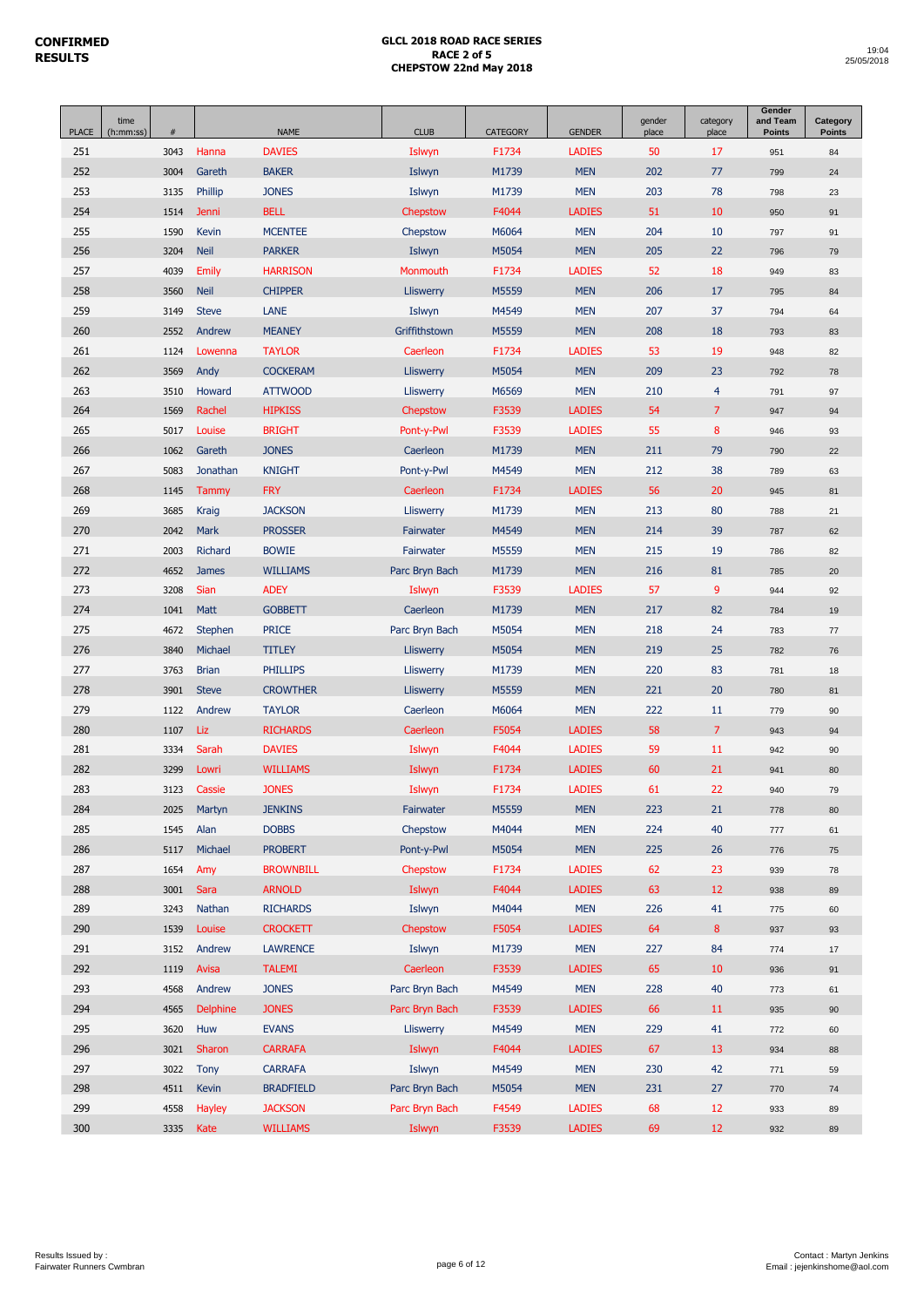| <b>PLACE</b> | time<br>(h:mm:ss) | $\#$ |                | <b>NAME</b>       | <b>CLUB</b>      | <b>CATEGORY</b> | <b>GENDER</b> | gender<br>place | category<br>place | Gender<br>and Team<br><b>Points</b> | Category<br><b>Points</b> |
|--------------|-------------------|------|----------------|-------------------|------------------|-----------------|---------------|-----------------|-------------------|-------------------------------------|---------------------------|
| 301          |                   | 4575 | Darran         | <b>KIPPEST</b>    | Parc Bryn Bach   | M4549           | <b>MEN</b>    | 232             | 43                | 769                                 | 58                        |
| 302          |                   | 3887 | Tim            | <b>WRIGHT</b>     | <b>Lliswerry</b> | M5054           | <b>MEN</b>    | 233             | 28                | 768                                 | 73                        |
| 303          |                   | 4555 | Laura          | <b>HIRE</b>       | Parc Bryn Bach   | F1734           | <b>LADIES</b> | 70              | 24                | 931                                 | 77                        |
| 304          |                   | 1510 | <b>Brenda</b>  | <b>AVERY</b>      | Chepstow         | F6599           | <b>LADIES</b> | 71              | $\mathbf{1}$      | 930                                 | 100                       |
| 305          |                   | 4097 | Sophie         | <b>WILLIAMS</b>   | Monmouth         | F1734           | <b>LADIES</b> | 72              | 25                | 929                                 | 76                        |
| 306          |                   | 4021 | Emma           | <b>DAVIES</b>     | Monmouth         | F4549           | <b>LADIES</b> | 73              | 13                | 928                                 | 88                        |
| 307          |                   | 1121 | Michael        | <b>TASKER</b>     | Caerleon         | M4549           | <b>MEN</b>    | 234             | 44                | 767                                 | 57                        |
| 308          |                   | 3320 | <b>Melissa</b> | <b>MORGAN</b>     | Islwyn           | F1734           | <b>LADIES</b> | 74              | 26                | 927                                 | 75                        |
| 309          |                   | 4524 | Lisa           | <b>COOK</b>       | Parc Bryn Bach   | F4044           | <b>LADIES</b> | 75              | 14                | 926                                 | 87                        |
| 310          |                   | 3914 | John           | <b>MALONEY</b>    | <b>Lliswerry</b> | M5054           | <b>MEN</b>    | 235             | 29                | 766                                 | 72                        |
| 311          |                   | 1147 | Kevin          | <b>HOWELLS</b>    | Caerleon         | M1739           | <b>MEN</b>    | 236             | 85                | 765                                 | 16                        |
| 312          |                   | 3902 | Emma           | <b>MALONEY</b>    | Lliswerry        | F1734           | <b>LADIES</b> | 76              | 27                | 925                                 | 74                        |
| 313          |                   | 4108 | Jon            | <b>MAUDY</b>      | Monmouth         | M4044           | <b>MEN</b>    | 237             | 42                | 764                                 | 59                        |
| 314          |                   | 3314 | Chris          | <b>HOPE</b>       | Islwyn           | M4549           | <b>MEN</b>    | 238             | 45                | 763                                 | 56                        |
| 315          |                   | 2032 | Jane           | <b>LEWIS</b>      | Fairwater        | F4549           | <b>LADIES</b> | 77              | 14                | 924                                 | 87                        |
| 316          |                   | 5090 | <b>Barry</b>   | <b>LLEWELYN</b>   | Pont-y-Pwl       | M5559           | <b>MEN</b>    | 239             | 22                | 762                                 | 79                        |
| 317          |                   | 1652 | Julia          | <b>BAJJADA</b>    | Chepstow         | F4549           | <b>LADIES</b> | 78              | 15                | 923                                 | 86                        |
| 318          |                   | 3915 | Lloyd          | <b>WILLIAMS</b>   | Lliswerry        | M4549           | <b>MEN</b>    | 240             | 46                | 761                                 | 55                        |
| 319          |                   | 2070 | Rhiannon       | <b>THOMAS</b>     | Fairwater        | F3539           | <b>LADIES</b> | 79              | 13                | 922                                 | 88                        |
| 320          |                   | 3728 | Ian            | <b>MACRORY</b>    | Lliswerry        | M4549           | <b>MEN</b>    | 241             | 47                | 760                                 | 54                        |
| 321          |                   | 3608 | Paul           | <b>DURSLEY</b>    | Lliswerry        | M6064           | <b>MEN</b>    | 242             | 12                | 759                                 | 89                        |
| 322          |                   | 3703 | Randal         | <b>JONES</b>      | Lliswerry        | M5559           | <b>MEN</b>    | 243             | 23                | 758                                 | 78                        |
| 323          |                   | 4593 | Siân           | <b>MCGOLDRICK</b> | Parc Bryn Bach   | F5054           | <b>LADIES</b> | 80              | 9                 | 921                                 | 92                        |
| 324          |                   | 1132 | <b>Morris</b>  | <b>URQUAHART</b>  | Caerleon         | M4549           | <b>MEN</b>    | 244             | 48                | 757                                 | 53                        |
| 325          |                   | 1551 | Karen          | <b>ELVERS</b>     | Chepstow         | F4549           | <b>LADIES</b> | 81              | 16                | 920                                 | 85                        |
| 326          |                   | 3829 | Jon            | <b>STONES</b>     | Lliswerry        | M4044           | <b>MEN</b>    | 245             | 43                | 756                                 | 58                        |
| 327          |                   | 4684 | Peter          | <b>HIRE</b>       | Parc Bryn Bach   | M1739           | <b>MEN</b>    | 246             | 86                | 755                                 | 15                        |
| 328          |                   | 5156 | <b>Thomas</b>  | <b>WARWICK</b>    | Pont-y-Pwl       | M1739           | <b>MEN</b>    | 247             | 87                | 754                                 | 14                        |
| 329          |                   | 3913 | Khalid         | <b>SHAHID</b>     | Lliswerry        | M1739           | <b>MEN</b>    | 248             | 88                | 753                                 | 13                        |
| 330          |                   | 1552 | <b>Barry</b>   | <b>EVANS</b>      | Chepstow         | M5054           | <b>MEN</b>    | 249             | 30                | 752                                 | 71                        |
| 331          |                   | 4670 | Andrew         | <b>MARLOG</b>     | Parc Bryn Bach   | M1739           | <b>MEN</b>    | 250             | 89                | 751                                 | 12                        |
| 332          |                   | 2519 | Malcolm        | <b>COX</b>        | Griffithstown    | M6569           | <b>MEN</b>    | 251             | 5                 | 750                                 | 96                        |
| 333          |                   | 1048 | Charlene       | <b>HENSHALL</b>   | Caerleon         | F1734           | <b>LADIES</b> | 82              | 28                | 919                                 | 73                        |
| 334          |                   | 4109 | Jon            | PILL              | Monmouth         | M4044           | <b>MEN</b>    | 252             | 44                | 749                                 | 57                        |
| 335          |                   | 4045 | Linsey         | <b>HOLT</b>       | Monmouth         | F4044           | <b>LADIES</b> | 83              | 15                | 918                                 | 86                        |
| 336          |                   | 4019 | <b>Jeremy</b>  | <b>CREASEY</b>    | Monmouth         | M5054           | <b>MEN</b>    | 253             | 31                | 748                                 | $70\,$                    |
| 337          |                   | 3909 | Emily          | <b>CHINN</b>      | Lliswerry        | F4549           | <b>LADIES</b> | 84              | 17                | 917                                 | 84                        |
| 338          |                   | 3329 | Sheryl         | <b>CLARK</b>      | Islwyn           | F4044           | <b>LADIES</b> | 85              | 16                | 916                                 | 85                        |
| 339          |                   | 3553 | Alison         | <b>CARTER</b>     | <b>Lliswerry</b> | F5054           | <b>LADIES</b> | 86              | 10                | 915                                 | 91                        |
| 340          |                   | 2031 | <b>Julie</b>   | <b>LEES</b>       | Fairwater        | F4044           | <b>LADIES</b> | 87              | 17                | 914                                 | 84                        |
| 341          |                   | 4694 | <b>Nick</b>    | <b>GREGORY</b>    | Parc Bryn Bach   | M1739           | <b>MEN</b>    | 254             | 90                | 747                                 | 11                        |
| 342          |                   | 3202 | Caren          | <b>PARKER</b>     | Islwyn           | F4549           | <b>LADIES</b> | 88              | $18\,$            | 913                                 | 83                        |
| 343          |                   | 4543 | <b>Brian</b>   | <b>EVANS</b>      | Parc Bryn Bach   | M4549           | <b>MEN</b>    | 255             | 49                | 746                                 | 52                        |
| 344          |                   | 2046 | <b>Julie</b>   | <b>ROCHE</b>      | Fairwater        | F5054           | <b>LADIES</b> | 89              | $11\,$            | 912                                 | 90                        |
| 345          |                   | 5061 | Marie          | <b>HURFORD</b>    | Pont-y-Pwl       | F3539           | <b>LADIES</b> | 90              | 14                | 911                                 | 87                        |
| 346          |                   | 3903 | Sharon         | <b>MULCAHY</b>    | <b>Lliswerry</b> | F4549           | <b>LADIES</b> | 91              | 19                | 910                                 | 82                        |
| 347          |                   | 4679 | Lee            | <b>WILCE</b>      | Parc Bryn Bach   | M1739           | <b>MEN</b>    | 256             | 91                | 745                                 | 10                        |
| 348          |                   | 2522 | Mair           | <b>DAVIES</b>     | Griffithstown    | F3539           | <b>LADIES</b> | 92              | 15                | 909                                 | 86                        |
| 349          |                   | 2570 | Angharrad      | <b>SLICZNY</b>    | Griffithstown    | F3539           | <b>LADIES</b> | 93              | 16                | 908                                 | 85                        |
| 350          |                   |      | 3539 Sonja     | <b>BREESE</b>     | Lliswerry        | F4549           | <b>LADIES</b> | 94              | 20 <sub>2</sub>   | 907                                 | 81                        |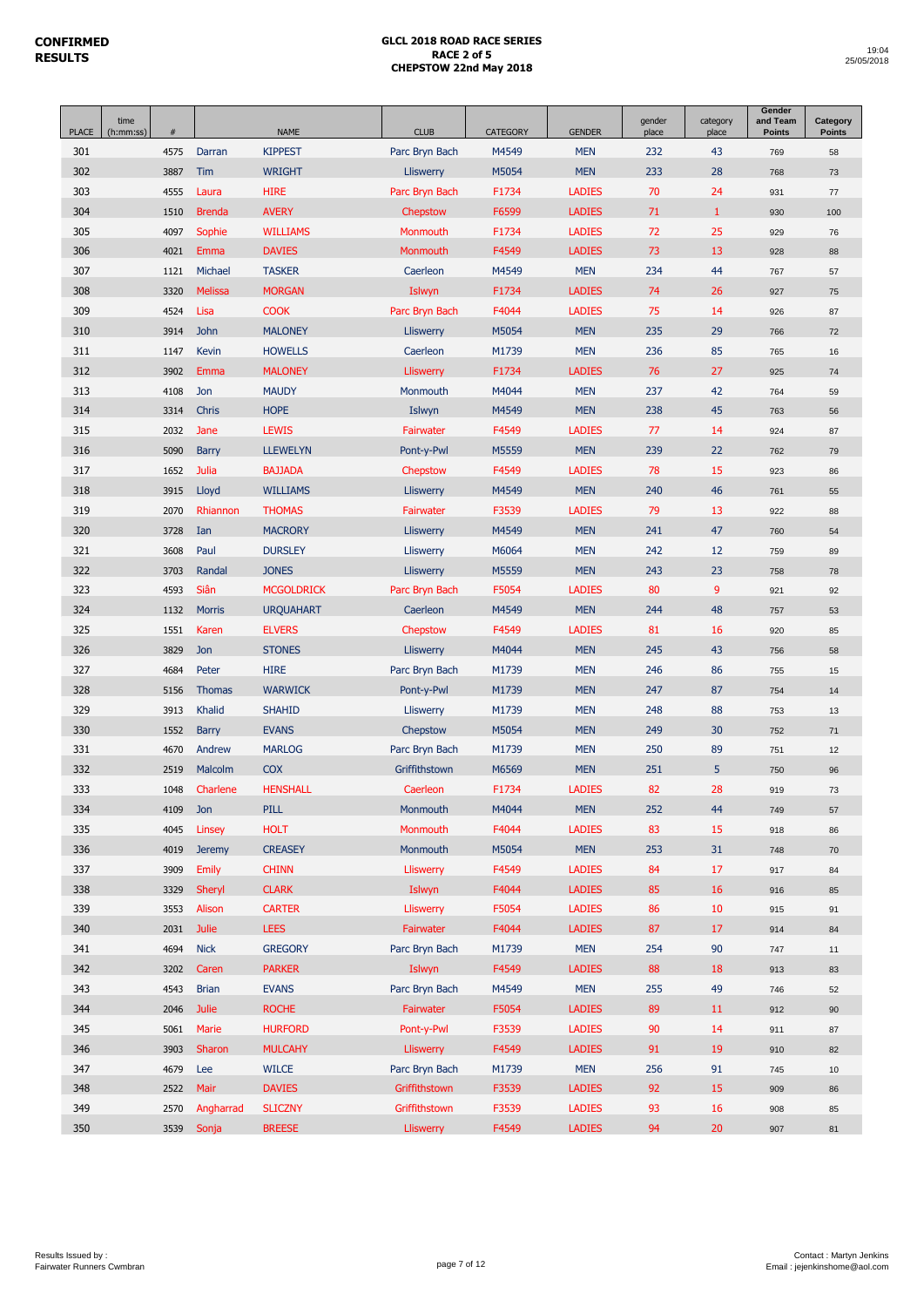| <b>PLACE</b> | time<br>(h:mm:ss) | $\#$ |                     | <b>NAME</b>                     | <b>CLUB</b>           | <b>CATEGORY</b> | <b>GENDER</b>                  | gender<br>place | category<br>place | Gender<br>and Team<br><b>Points</b> | Category<br><b>Points</b> |
|--------------|-------------------|------|---------------------|---------------------------------|-----------------------|-----------------|--------------------------------|-----------------|-------------------|-------------------------------------|---------------------------|
| 351          |                   | 4682 | Alun                | <b>GRAY</b>                     | Parc Bryn Bach        | M5054           | <b>MEN</b>                     | 257             | 32                | 744                                 | 69                        |
| 352          |                   | 1024 | David               | <b>DAVIES</b>                   | Caerleon              | M5054           | <b>MEN</b>                     | 258             | 33                | 743                                 | 68                        |
| 353          |                   | 3216 | Sarah               | <b>PONTIN</b>                   | Islwyn                | F4044           | <b>LADIES</b>                  | 95              | 18                | 906                                 | 83                        |
| 354          |                   | 4592 | Phillip             | <b>MATTHEWS</b>                 | Parc Bryn Bach        | M6064           | <b>MEN</b>                     | 259             | 13                | 742                                 | 88                        |
| 355          |                   | 1554 | Mike                | <b>EVANS</b>                    | Chepstow              | M6064           | <b>MEN</b>                     | 260             | 14                | 741                                 | 87                        |
| 356          |                   | 3782 | Dave                | <b>PROFFITT</b>                 | Lliswerry             | M6064           | <b>MEN</b>                     | 261             | 15                | 740                                 | 86                        |
| 357          |                   | 3554 | Clive               | <b>CARTER</b>                   | Lliswerry             | M6064           | <b>MEN</b>                     | 262             | 16                | 739                                 | 85                        |
| 358          |                   | 3690 | Ceri                | <b>JENKINS</b>                  | Lliswerry             | F4044           | <b>LADIES</b>                  | 96              | 19                | 905                                 | 82                        |
| 359          |                   | 3315 | Luke                | <b>DAVIES</b>                   | Islwyn                | M1739           | <b>MEN</b>                     | 263             | 92                | 738                                 | 9                         |
| 360          |                   | 2548 | Lyn                 | <b>KENNEY</b>                   | Griffithstown         | M6064           | <b>MEN</b>                     | 264             | 17                | 737                                 | 84                        |
| 361          |                   | 3908 | <b>Dee</b>          | <b>THOMAS</b>                   | Lliswerry             | F4549           | <b>LADIES</b>                  | 97              | 21                | 904                                 | 80                        |
| 362          |                   | 1079 | Eddie               | <b>McDAID</b>                   | Caerleon              | M6064           | <b>MEN</b>                     | 265             | 18                | 736                                 | 83                        |
| 363          |                   | 4537 | <b>Teresa</b>       | <b>DAVIES</b>                   | Parc Bryn Bach        | F4549           | <b>LADIES</b>                  | 98              | 22                | 903                                 | 79                        |
| 364          |                   | 1098 | Fern                | <b>POWELL</b>                   | Caerleon              | F1734           | <b>LADIES</b>                  | 99              | 29                | 902                                 | 72                        |
| 365          |                   | 2504 | Keren               | <b>BEARD</b>                    | Griffithstown         | F4549           | <b>LADIES</b>                  | 100             | 23                | 901                                 | 78                        |
| 366          |                   | 2010 | Peter               | <b>COLBOURNE</b>                | Fairwater             | M4549           | <b>MEN</b>                     | 266             | 50                | 735                                 | 51                        |
| 367          |                   | 4531 | Suzanne             | <b>COURT</b>                    | Parc Bryn Bach        | F4549           | <b>LADIES</b>                  | 101             | 24                | 900                                 | 77                        |
| 368          |                   | 3538 | <b>Nicola</b>       | <b>BRANN</b>                    | Lliswerry             | F4549           | <b>LADIES</b>                  | 102             | 25                | 899                                 | 76                        |
| 369          |                   | 3701 | Hywel               | <b>JONES</b>                    | Lliswerry             | M4549           | <b>MEN</b>                     | 267             | 51                | 734                                 | 50                        |
| 370          |                   | 3720 | Claire              | <b>LLOYD</b>                    | Lliswerry             | F4044           | <b>LADIES</b>                  | 103             | 20                | 898                                 | 81                        |
| 371          |                   | 4536 | Ruth                | <b>DAVIES</b>                   | Parc Bryn Bach        | F4044           | <b>LADIES</b>                  | 104             | 21                | 897                                 | 80                        |
| 372          |                   | 2072 | Michael             | <b>BARNES</b>                   | Fairwater             | M1739           | <b>MEN</b>                     | 268             | 93                | 733                                 | 8                         |
| 373          |                   | 4668 | Georgina            | <b>SEED</b>                     | Parc Bryn Bach        | F5559           | <b>LADIES</b>                  | 105             | $\overline{2}$    | 896                                 | 99                        |
| 374          |                   | 1527 | <b>Berna</b>        | <b>CANTWELL</b>                 | Chepstow              | F5054           | <b>LADIES</b>                  | 106             | 12                | 895                                 | 89                        |
| 375          |                   | 1625 | Pamela              | <b>SUTER</b>                    | Chepstow              | F4044           | <b>LADIES</b>                  | 107             | 22                | 894                                 | 79                        |
| 376          |                   | 2599 | Julian              | <b>SEABOURNE</b>                | Griffithstown         | M4549           | <b>MEN</b>                     | 269             | 52                | 732                                 | 49                        |
| 377          |                   | 1070 | Charlotte           | <b>LEIGH</b>                    | Caerleon              | F3539           | <b>LADIES</b>                  | 108             | 17                | 893                                 | 84                        |
| 378          |                   | 3531 | Michael             | <b>BONNETT</b>                  | <b>Lliswerry</b>      | M6064           | <b>MEN</b>                     | 270             | 19                | 731                                 | 82                        |
| 379          |                   | 3273 | Emma                | <b>THOMAS</b>                   | Islwyn                | F3539           | <b>LADIES</b>                  | 109             | 18                | 892                                 | 83                        |
| 380          |                   | 1016 | <b>Michelle</b>     | <b>CLABON</b>                   | Caerleon              | F5054           | <b>LADIES</b>                  | 110             | 13                | 891                                 | 88                        |
| 381          |                   | 4590 | Jill                | <b>MATTHEWS</b>                 | Parc Bryn Bach        | F6064           | <b>LADIES</b>                  | 111             | $\mathbf{1}$      | 890                                 | 100                       |
| 382          |                   | 2507 | <b>Jenny</b>        | <b>BRADFIELD</b>                | Griffithstown         | F4044           | <b>LADIES</b>                  | 112             | 23                | 889                                 | 78                        |
| 383          |                   | 4597 | Margrett            | <b>MONK</b>                     | Parc Bryn Bach        | F6599           | <b>LADIES</b>                  | 113             | $\overline{2}$    | 888                                 | 99                        |
| 384          |                   | 4550 | Deanne              | <b>GRIFFITHS</b>                | Parc Bryn Bach        | F4044           | <b>LADIES</b>                  | 114             | 24                | 887                                 | $77\,$                    |
| 385          |                   | 4685 | Jayne               | <b>RIST</b>                     | Parc Bryn Bach        | F4549           | <b>LADIES</b>                  | 115             | 26                | 886                                 | 75                        |
| 386          |                   | 3905 | Leanne              | <b>WESTACOTT</b>                | <b>Lliswerry</b>      | F4549           | <b>LADIES</b>                  | 116             | 27                | 885                                 | $74\,$                    |
| 387          |                   | 4707 | <b>Stacey</b>       | <b>KNIGHT</b>                   | Parc Bryn Bach        | F1734           | <b>LADIES</b>                  | 117             | 30                | 884                                 | $71\,$                    |
| 388          |                   | 2011 | Fiona               | <b>CROSS</b>                    | Fairwater             | F3539           | <b>LADIES</b>                  | 118             | 19                | 883                                 | 82                        |
| 389          |                   | 3864 | <b>Brigette</b>     | <b>WIDDASS</b>                  | Lliswerry             | F5054           | <b>LADIES</b>                  | 119             | 14                | 882                                 | 87                        |
| 390          |                   | 4519 | Ceri                | <b>CASWELL</b>                  | Parc Bryn Bach        | F4044           | <b>LADIES</b>                  | 120             | 25                | 881                                 | 76                        |
| 391          |                   | 5108 | Kath                | <b>PARKINSON</b>                | Pont-y-Pwl            | F4044           | <b>LADIES</b>                  | 121             | 26                | 880                                 | 75                        |
| 392          |                   | 3312 | Leigh               | <b>GUY</b>                      | Islwyn                | F4044           | <b>LADIES</b>                  | 122             | 27                | 879                                 | $74\,$                    |
| 393          |                   | 3650 | Julia               | <b>GROOMBRIDGE</b>              | <b>Lliswerry</b>      | F5054           | <b>LADIES</b>                  | 123             | 15                | 878                                 | 86                        |
| 394          |                   | 4563 | Kath                | <b>JERVIS</b>                   | Parc Bryn Bach        | F6064           | <b>LADIES</b>                  | 124             | $\overline{2}$    | 877                                 | 99                        |
| 395          |                   | 4627 | Darren              | <b>SWIFT</b>                    | Parc Bryn Bach        | M5054           | <b>MEN</b>                     | 271             | 34                | 730                                 | 67                        |
| 396          |                   | 4613 | Alan                | <b>PRITCHARD</b>                | Parc Bryn Bach        | M6569           | <b>MEN</b>                     | 272             | $\boldsymbol{6}$  | 729                                 | 95                        |
| 397          |                   | 3159 | Julie               | <b>LEWIS</b>                    | Islwyn                | F5054           | <b>LADIES</b>                  | 125             | 16                | 876                                 | 85                        |
| 398<br>399   |                   | 2517 | Richard             | <b>COOK</b><br><b>VUNDAMINA</b> | Griffithstown         | M1739           | <b>MEN</b>                     | 273             | 94                | 728                                 | $\overline{7}$            |
| 400          |                   | 1134 | Yangi<br>3524 Sarah | <b>BENT</b>                     | Caerleon<br>Lliswerry | F4044<br>F4549  | <b>LADIES</b><br><b>LADIES</b> | 126<br>127      | 28<br>28          | 875<br>874                          | 73                        |
|              |                   |      |                     |                                 |                       |                 |                                |                 |                   |                                     | 73                        |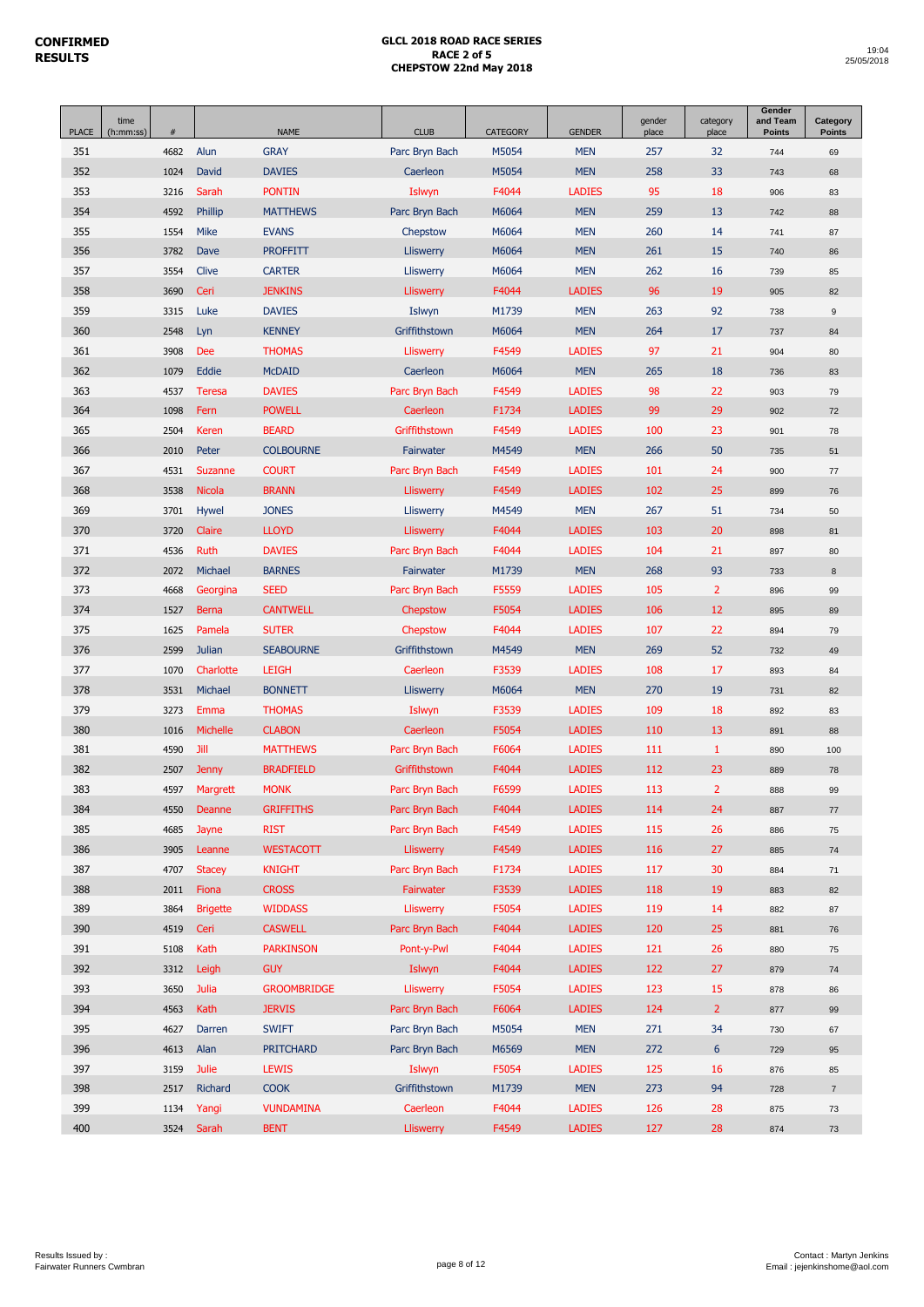| <b>PLACE</b> | time<br>(h:mm:ss) | $\#$ |                | <b>NAME</b>           | <b>CLUB</b>      | <b>CATEGORY</b> | <b>GENDER</b> | gender<br>place | category<br>place | Gender<br>and Team<br><b>Points</b> | Category<br><b>Points</b> |
|--------------|-------------------|------|----------------|-----------------------|------------------|-----------------|---------------|-----------------|-------------------|-------------------------------------|---------------------------|
| 401          |                   | 4101 | Rod            | <b>WYATT</b>          | Monmouth         | M4549           | <b>MEN</b>    | 274             | 53                | 727                                 | 48                        |
| 402          |                   | 4107 | <b>Katie</b>   | <b>SPENCER</b>        | Monmouth         | F1734           | <b>LADIES</b> | 128             | 31                | 873                                 | 70                        |
| 403          |                   | 3916 | Lewis          | <b>GARNER-MAYO</b>    | Lliswerry        | M1739           | <b>MEN</b>    | 275             | 95                | 726                                 | 6                         |
| 404          |                   | 1513 | Jane           | <b>BAYLISS</b>        | Chepstow         | F6599           | <b>LADIES</b> | 129             | 3                 | 872                                 | 98                        |
| 405          |                   | 3595 | Liz            | <b>DAVIS</b>          | Lliswerry        | F4549           | <b>LADIES</b> | 130             | 29                | 871                                 | 72                        |
| 406          |                   | 3904 | <b>Becca</b>   | <b>GARNER-MAYO</b>    | Lliswerry        | F1734           | <b>LADIES</b> | 131             | 32                | 870                                 | 69                        |
| 407          |                   | 4687 | <b>Beth</b>    | <b>JAMES</b>          | Parc Bryn Bach   | F3539           | <b>LADIES</b> | 132             | 20                | 869                                 | 81                        |
| 408          |                   | 3550 | <b>Tracy</b>   | <b>BURTON</b>         | Lliswerry        | F5559           | <b>LADIES</b> | 133             | 3                 | 868                                 | 98                        |
| 409          |                   | 5186 | Gary           | <b>WILLCOX</b>        | Pont-y-Pwl       | M5559           | <b>MEN</b>    | 276             | 24                | 725                                 | 77                        |
| 410          |                   | 3910 | Alison         | <b>JENKINS</b>        | Lliswerry        | F5054           | <b>LADIES</b> | 134             | 17                | 867                                 | 84                        |
| 411          |                   | 1512 | Geoffrey       | <b>BAYLISS</b>        | Chepstow         | M7099           | <b>MEN</b>    | 277             | $\overline{2}$    | 724                                 | 99                        |
| 412          |                   | 5523 | <b>Thomas</b>  | <b>WILLIAMS</b>       | <b>Usk</b>       | M5559           | <b>MEN</b>    | 278             | 25                | 723                                 | 76                        |
| 413          |                   | 1032 | Rachel         | <b>DOREL</b>          | Caerleon         | F1734           | <b>LADIES</b> | 135             | 33                | 866                                 | 68                        |
| 414          |                   | 5517 | Graham         | <b>SIMPSON</b>        | <b>Usk</b>       | M5559           | <b>MEN</b>    | 279             | 26                | 722                                 | 75                        |
| 415          |                   | 5018 | Michael        | <b>BRUNNOCK</b>       | Pont-y-Pwl       | M5054           | <b>MEN</b>    | 280             | 35                | 721                                 | 66                        |
| 416          |                   | 3023 | Lynne          | <b>CARTER</b>         | Islwyn           | F4549           | <b>LADIES</b> | 136             | 30                | 865                                 | 71                        |
| 417          |                   | 3646 | Pam            | <b>GRANTHAM</b>       | Lliswerry        | F5054           | <b>LADIES</b> | 137             | 18                | 864                                 | 83                        |
| 418          |                   | 1118 | Ann            | <b>TAI</b>            | Caerleon         | F4549           | <b>LADIES</b> | 138             | 31                | 863                                 | 70                        |
| 419          |                   | 3748 | Lisa           | <b>NICHOLS</b>        | Lliswerry        | F4549           | <b>LADIES</b> | 139             | 32                | 862                                 | 69                        |
| 420          |                   | 3830 | Sheona         | <b>STUBBS</b>         | Lliswerry        | F4044           | <b>LADIES</b> | 140             | 29                | 861                                 | 72                        |
| 421          |                   | 5168 | Pam            | <b>WILLIAMS</b>       | Pont-y-Pwl       | F5559           | <b>LADIES</b> | 141             | 4                 | 860                                 | 97                        |
| 422          |                   | 3616 | Carl           | <b>ELLIOTT</b>        | Lliswerry        | M7099           | <b>MEN</b>    | 281             | 3                 | 720                                 | 98                        |
| 423          |                   | 3858 | Dave           | <b>WESTLEY</b>        | Lliswerry        | M6064           | <b>MEN</b>    | 282             | 20                | 719                                 | 81                        |
| 424          |                   | 1068 | <b>Beth</b>    | <b>KERSHAW-NAYLOR</b> | Caerleon         | F3539           | <b>LADIES</b> | 142             | 21                | 859                                 | 80                        |
| 425          |                   | 3322 | Emma           | <b>PASK</b>           | Islwyn           | F4044           | <b>LADIES</b> | 143             | 30                | 858                                 | 71                        |
| 426          |                   | 5091 | Karen          | <b>LLEWELYN</b>       | Pont-y-Pwl       | F5559           | <b>LADIES</b> | 144             | 5                 | 857                                 | 96                        |
| 427          |                   | 3718 | <b>Janine</b>  | <b>LANE</b>           | Lliswerry        | F4044           | <b>LADIES</b> | 145             | 31                | 856                                 | 70                        |
| 428          |                   | 3140 | <b>Vicki</b>   | <b>JONES</b>          | Islwyn           | F4549           | <b>LADIES</b> | 146             | 33                | 855                                 | 68                        |
| 429          |                   | 3891 | Louise         | <b>HOPKINS</b>        | Lliswerry        | F5054           | <b>LADIES</b> | 147             | 19                | 854                                 | 82                        |
| 430          |                   | 3809 | <b>Stuart</b>  | <b>SALVAGE</b>        | <b>Lliswerry</b> | M4549           | <b>MEN</b>    | 283             | 54                | 718                                 | 47                        |
| 431          |                   | 3220 | <b>Richard</b> | <b>POWELL</b>         | Islwyn           | M4044           | <b>MEN</b>    | 284             | 45                | 717                                 | 56                        |
| 432          |                   | 3911 | <b>Tracy</b>   | <b>STRYDOM</b>        | Lliswerry        | F5054           | <b>LADIES</b> | 148             | 20                | 853                                 | 81                        |
| 433          |                   | 1678 | Sean           | <b>CLANCY</b>         | Chepstow         | M5054           | <b>MEN</b>    | 285             | 36                | 716                                 | 65                        |
| 434          |                   | 1104 | Carl           | <b>PUGH</b>           | Caerleon         | M5054           | <b>MEN</b>    | 286             | 37                | 715                                 | 64                        |
| 435          |                   | 4695 | Leigh-Anne     | <b>VOWLES</b>         | Parc Bryn Bach   | F1734           | <b>LADIES</b> | 149             | 34                | 852                                 | 67                        |
| 436          |                   | 3297 | Juli           | <b>WILLIAMS</b>       | Islwyn           | F4549           | <b>LADIES</b> | 150             | 34                | 851                                 | 67                        |
| 437          |                   | 2530 | Katie          | <b>EDWARDS</b>        | Griffithstown    | F1734           | <b>LADIES</b> | 151             | 35                | 850                                 | 66                        |
| 438          |                   | 2035 | <b>Sheree</b>  | <b>MANN</b>           | Fairwater        | F5054           | <b>LADIES</b> | 152             | 21                | 849                                 | 80                        |
| 439          |                   | 4626 | Cerys          | <b>SWIFT</b>          | Parc Bryn Bach   | F1734           | <b>LADIES</b> | 153             | 36                | 848                                 | 65                        |
| 440          |                   | 3094 | Jo             | <b>HARRIS</b>         | Islwyn           | F3539           | <b>LADIES</b> | 154             | 22                | 847                                 | 79                        |
| 441          |                   | 1006 | Pauline        | <b>BECKETT</b>        | Caerleon         | F5559           | <b>LADIES</b> | 155             | 6                 | 846                                 | 95                        |
| 442          |                   | 2529 | Cath           | <b>EDWARD</b>         | Griffithstown    | F5054           | <b>LADIES</b> | 156             | 22                | 845                                 | 79                        |
| 443          |                   | 1049 | Joanne         | <b>HENSHALL</b>       | Caerleon         | F4549           | <b>LADIES</b> | 157             | 35                | 844                                 | 66                        |
| 444          |                   | 3724 | Gaynor         | <b>LUGG</b>           | <b>Lliswerry</b> | F5054           | <b>LADIES</b> | 158             | 23                | 843                                 | 78                        |
| 445          |                   | 4018 | Sarah          | <b>CLIFTON</b>        | Monmouth         | F4044           | <b>LADIES</b> | 159             | 32                | 842                                 | 69                        |
| 446          |                   | 5176 | <b>Shiree</b>  | <b>JONES</b>          | Pont-y-Pwl       | F1734           | <b>LADIES</b> | 160             | 37                | 841                                 | 64                        |
| 447          |                   | 3629 | Yvonne         | <b>FORSEY</b>         | <b>Lliswerry</b> | F6064           | <b>LADIES</b> | 161             | 3                 | 840                                 | 98                        |
| 448          |                   | 5175 | Sharon         | <b>HERBERT</b>        | Pont-y-Pwl       | F5054           | <b>LADIES</b> | 162             | 24                | 839                                 | $77\,$                    |
| 449          |                   | 4702 | Sian           | <b>STEADMAN</b>       | Parc Bryn Bach   | F5054           | <b>LADIES</b> | 163             | 25                | 838                                 | 76                        |
| 450          |                   | 3244 | Nicola         | <b>RICHARDS</b>       | Islwyn           | F4044           | <b>LADIES</b> | 164             | 33 <sup>°</sup>   | 837                                 | 68                        |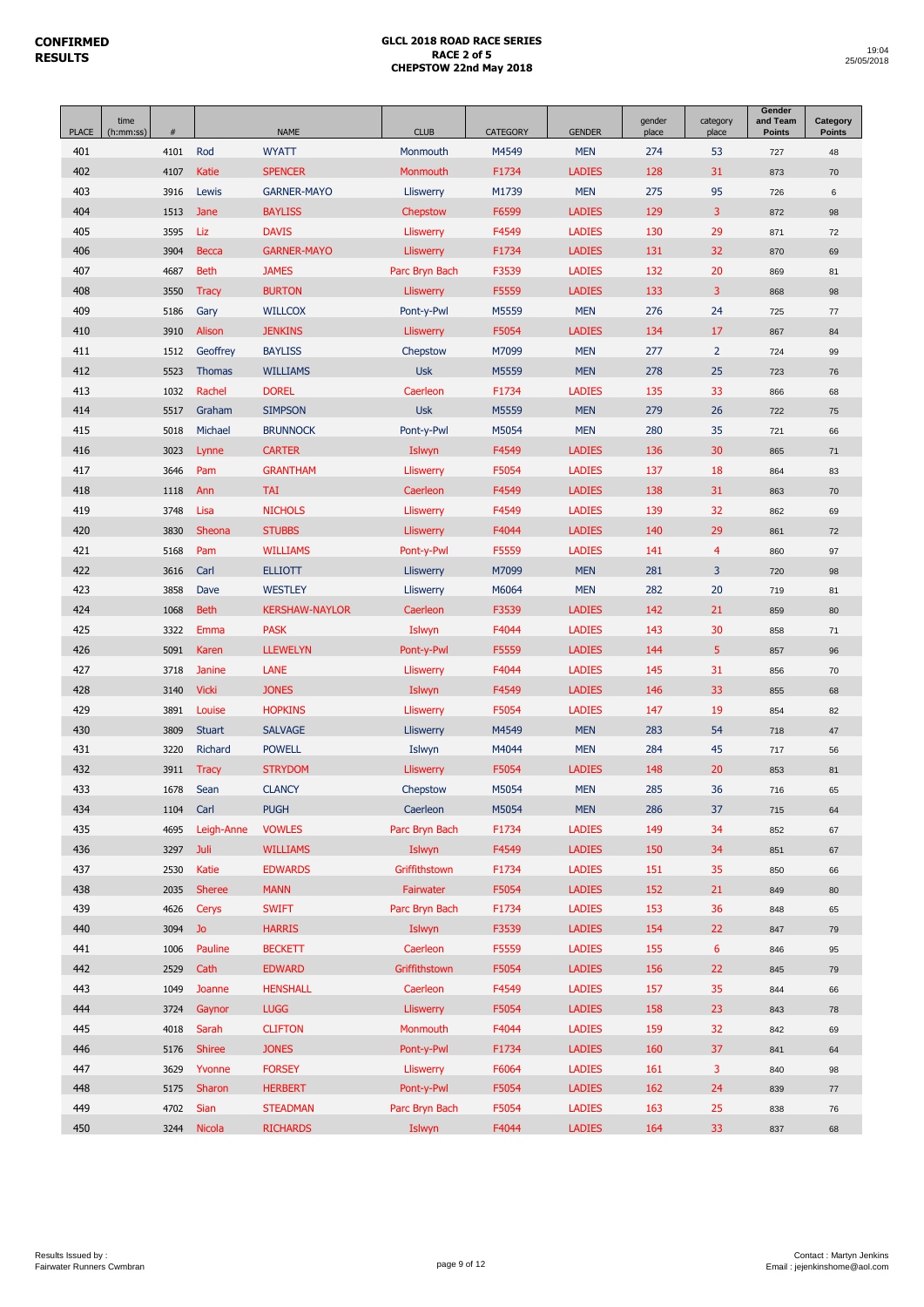| <b>PLACE</b> | time<br>(h:mm:ss) | #            |                    | <b>NAME</b>      | <b>CLUB</b>      | <b>CATEGORY</b> | <b>GENDER</b> | gender<br>place | category<br>place | Gender<br>and Team<br><b>Points</b> | Category<br>Points  |
|--------------|-------------------|--------------|--------------------|------------------|------------------|-----------------|---------------|-----------------|-------------------|-------------------------------------|---------------------|
| 451          |                   | 3120         | <b>Sian</b>        | <b>JOHNSON</b>   | Islwyn           | F3539           | <b>LADIES</b> | 165             | 23                | 836                                 | 78                  |
| 452          |                   | 3295         | Helen              | <b>WILLIAMS</b>  | Islwyn           | F3539           | <b>LADIES</b> | 166             | 24                | 835                                 | 77                  |
| 453          |                   | $\mathbf{0}$ | <b>UNKNOWN</b>     | $\mathbf{0}$     | 0                | $\mathbf 0$     | $\mathbf{0}$  | $\mathbf 0$     | $\mathbf 0$       | $\mathbf{0}$                        | $\mathsf{O}\xspace$ |
| 454          |                   | 1610         | Amanda             | <b>RAMSHAW</b>   | Chepstow         | F4549           | <b>LADIES</b> | 167             | 36                | 834                                 | 65                  |
| 455          |                   | 3265         | Lisa               | <b>STOREY</b>    | Islwyn           | F4549           | <b>LADIES</b> | 168             | 37                | 833                                 | 64                  |
| 456          |                   | 4620         | Emily              | <b>SMITH</b>     | Parc Bryn Bach   | F1734           | <b>LADIES</b> | 169             | 38                | 832                                 | 63                  |
| 457          |                   | 3747         | Helen              | <b>NEWTON</b>    | <b>Lliswerry</b> | F3539           | <b>LADIES</b> | 170             | 25                | 831                                 | 76                  |
| 458          |                   | 3327         | Rob                | <b>GREEN</b>     | Islwyn           | M5559           | <b>MEN</b>    | 287             | 27                | 714                                 | 74                  |
| 459          |                   | 3311         | Sarah              | <b>TUCKER</b>    | Islwyn           | F4044           | <b>LADIES</b> | 171             | 34                | 830                                 | 67                  |
| 460          |                   | 1055         | Gwyn               | <b>HOWELLS</b>   | Caerleon         | F6599           | <b>LADIES</b> | 172             | $\overline{4}$    | 829                                 | 97                  |
| 461          |                   | 3020         | Kate               | <b>CARDWELL</b>  | Islwyn           | F4549           | <b>LADIES</b> | 173             | 38                | 828                                 | 63                  |
| 462          |                   | 3176         | Wendy              | <b>MATTHEWS</b>  | Islwyn           | F5054           | <b>LADIES</b> | 174             | 26                | 827                                 | 75                  |
| 463          |                   | 3291         | <b>Emily Jayne</b> | <b>WELSH</b>     | Islwyn           | F3539           | <b>LADIES</b> | 175             | 26                | 826                                 | 75                  |
| 464          |                   | 2009         | Linda              | <b>COLBOURNE</b> | Fairwater        | F4044           | <b>LADIES</b> | 176             | 35                | 825                                 | 66                  |
| 465          |                   | 2053         | Suzanne            | <b>WILLIAMS</b>  | Fairwater        | F5054           | <b>LADIES</b> | 177             | 27                | 824                                 | 74                  |
| 466          |                   | 3707         | Sian               | <b>JONES</b>     | Lliswerry        | F3539           | <b>LADIES</b> | 178             | 27                | 823                                 | 74                  |
| 467          |                   | 1015         | Maddy              | <b>CLABON</b>    | Caerleon         | F1734           | <b>LADIES</b> | 179             | 39                | 822                                 | 62                  |
| 468          |                   | 1146         | <b>Tracy</b>       | <b>COOPER</b>    | Caerleon         | F3539           | <b>LADIES</b> | 180             | 28                | 821                                 | 73                  |
| 469          |                   | 1661         | Ann                | <b>ZIMMERMAN</b> | Chepstow         | F6064           | <b>LADIES</b> | 181             | $\overline{4}$    | 820                                 | 97                  |
| 470          |                   | 3062         | Karen              | <b>DUMMETT</b>   | Islwyn           | F4549           | <b>LADIES</b> | 182             | 39                | 819                                 | 62                  |
| 471          |                   | 3227         | Jaye               | <b>PRICE</b>     | Islwyn           | F1734           | <b>LADIES</b> | 183             | 40                | 818                                 | 61                  |
| 472          |                   | 2600         | Allison            | <b>HUGHES</b>    | Griffithstown    | F5054           | <b>LADIES</b> | 184             | 28                | 817                                 | 73                  |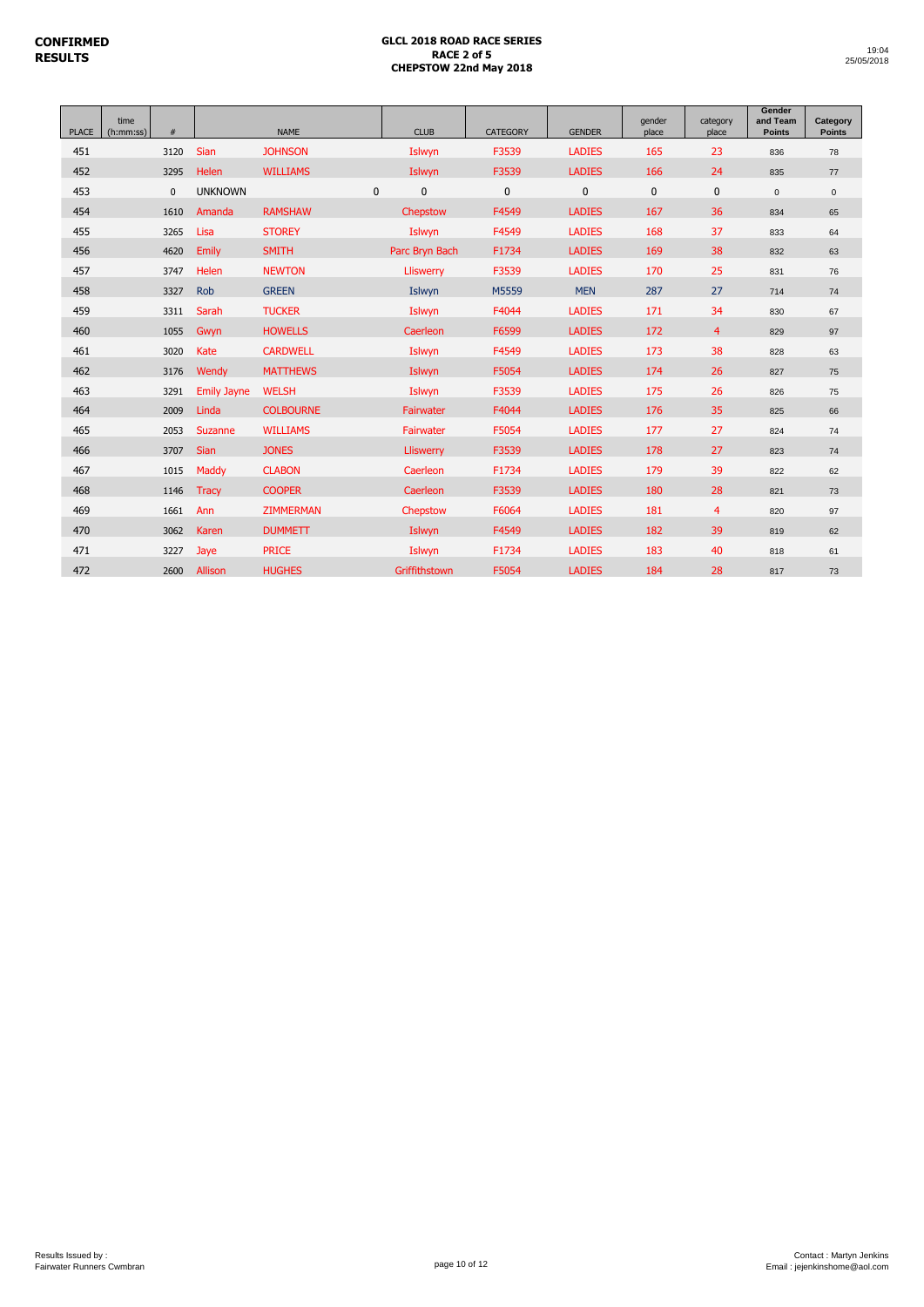# **CONFIRMED RESULTS GLCL 2018 ROAD RACE SERIES Race 2 of 5 CHEPSTOW 22nd MAY 2018**

**RACE SUMMARY**

|                     |     | NUMBER OF RUNNERS BY CATEGORY |     | NUMBER OF RUNNERS BY CLUB |               |            |       |
|---------------------|-----|-------------------------------|-----|---------------------------|---------------|------------|-------|
| F1734               | 40  | M1739                         | 95  | <b>CLUB</b>               | <b>LADIES</b> | <b>MEN</b> | TOTAL |
| F3539               | 28  | M4044                         | 45  | <b>CAERLEON</b>           | 20            | 21         | 41    |
| F4044               | 35  | M4549                         | 54  | <b>CHEPSTOW</b>           | 20            | 29         | 49    |
| F4549               | 39  | M5054                         | 37  | <b>FAIRWATER</b>          | 13            | 16         | 29    |
| F5054               | 28  | <b>M5559</b>                  | 27  | <b>GRIFFITHSTOWN</b>      | 8             | 18         | 26    |
| F5559               | 6   | M6064                         | 20  | <b>ISLWYN</b>             | 31            | 41         | 72    |
| F6064               | 4   | M6569                         | 6   | <b>LLISWERRY</b>          | 40            | 66         | 106   |
| F6599               | 4   | M7099                         | 3   | <b>MONMOUTH</b>           | 10            | 19         | 29    |
|                     |     |                               |     | <b>PARC BRYN BACH</b>     | 27            | 43         | 70    |
| <b>LADIES TOTAL</b> | 184 | <b>MENS TOTAL</b>             | 287 | <b>PONTYPOOL</b>          | 15            | 28         | 43    |

| <b>NUMBER OF RUNNERS BY CLUB</b>         |                   |     |              |  |  |  |  |  |  |
|------------------------------------------|-------------------|-----|--------------|--|--|--|--|--|--|
| <b>CLUB</b>                              | <b>LADIES MEN</b> |     | <b>TOTAL</b> |  |  |  |  |  |  |
| <b>CAERLEON</b>                          | 20                | 21  | 41           |  |  |  |  |  |  |
| <b>CHEPSTOW</b>                          | 20                | 29  | 49           |  |  |  |  |  |  |
| <b>FAIRWATER</b>                         | 13                | 16  | 29           |  |  |  |  |  |  |
| <b>GRIFFITHSTOWN</b>                     | 8                 | 18  | 26           |  |  |  |  |  |  |
| <b>ISLWYN</b>                            | 31                | 41  | 72           |  |  |  |  |  |  |
| <b>LLISWERRY</b>                         | 40                | 66  | 106          |  |  |  |  |  |  |
| <b>MONMOUTH</b>                          | 10                | 19  | 29           |  |  |  |  |  |  |
| <b>PARC BRYN BACH</b>                    | 27                | 43  | 70           |  |  |  |  |  |  |
| <b>PONTYPOOL</b>                         | 15                | 28  | 43           |  |  |  |  |  |  |
| <b>USK</b>                               | O                 | 6   | 6            |  |  |  |  |  |  |
|                                          |                   |     |              |  |  |  |  |  |  |
| $\mathsf{I}(\mathsf{I})$ $\mathsf{I}$ Al | 184               | 287 |              |  |  |  |  |  |  |